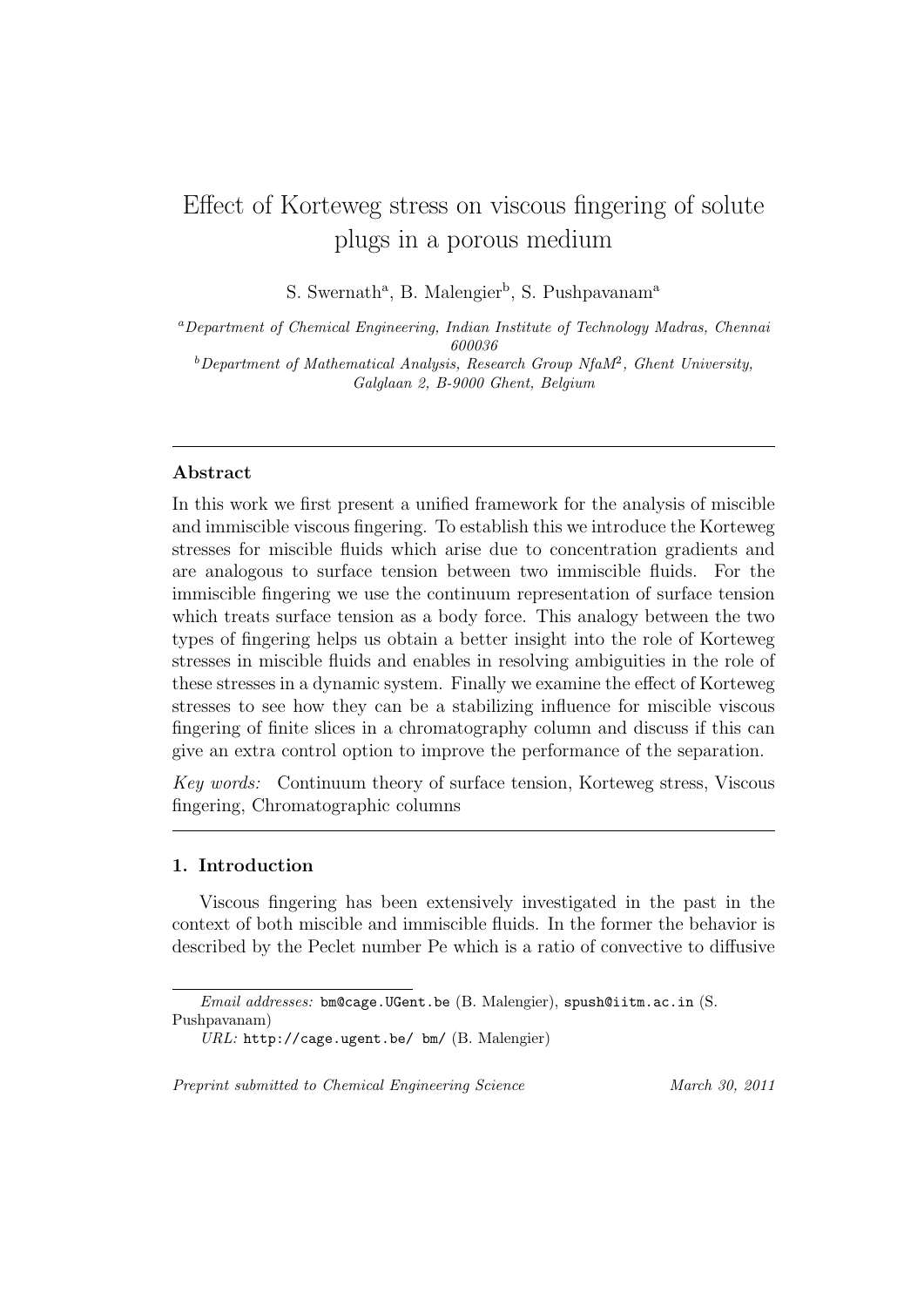fluxes. Here the high values of diffusion coefficients can reduce concentration gradients and mitigate the effects of viscous fingering. Immiscible fingering on the other hand is determined by the Capillary number Ca which is a ratio of viscous forces to surface tension forces (Nagatsu et al. (2008)). Most of the work done so far has progressed with the understanding that the two phenomena are qualitatively similar. The physical processes governing the flow are different and the mathematical formulations that have been used so for describing the flows are distinct. Thus for miscible fingering we solve a single set of momentum and continuity equations along with a species balance. Here the viscosity dependence on concentration gives rise to irrotational effects as a result of which a vorticity is generated. For immiscible fingering the usual approach involves solving two sets of equations, one for each fluid incorporating a boundary condition which takes into account the effect of surface tension (Yih (1980); Homsy (1987)).

Miscible viscous fingering occurs when a low viscosity fluid invades a high viscosity fluid. The difference in viscosity is generated by the concentration of a solute in the fluid. The solute concentration contours appear in the form of fingers. In a porous medium or a Hele-Shaw cell under these conditions the fluid does not exhibit a plug flow (uniform) velocity profile. Transverse velocity components are generated as a result of the fingering process. Extensive studies have been carried out experimentally in Shalliker et al. (2007a,b) as well as theoretically in Tan and Homsy (1988); Zimmerman and Homsy (1991) to understand the behavior of the system.

The effect of Korteweg stresses has been recently analyzed in the context of miscible fingering. These stresses act as a body force and mimic a surface tension like behavior. They are generated by concentration gradients in the fluid. Chen et al. (2001) have found that Korteweg stresses can stabilize fingering of a miscible drop in a porous medium. The role of Korteweg stresses in the presence of density changes has been discussed in detail by Joseph et al. (1996). In their formulation they emphasize that the velocity field may not be solenoidal for a mixture of incompressible fluids whose densities are not equal. Here the Korteweg stress manifests itself as a gradient of a pressure like term as well as a stress tensor. The effect of these stresses are dominant in a microgravity environment (Bessonov et al. (2005)).

Brackbill et al. (1992) have proposed a continuum theory of surface tension which allows us to view interfacial tension as a body force in the region where an interface is present. This approach is also the basis of the numerical scheme of Volume Of Fluid approach used in solving multi phase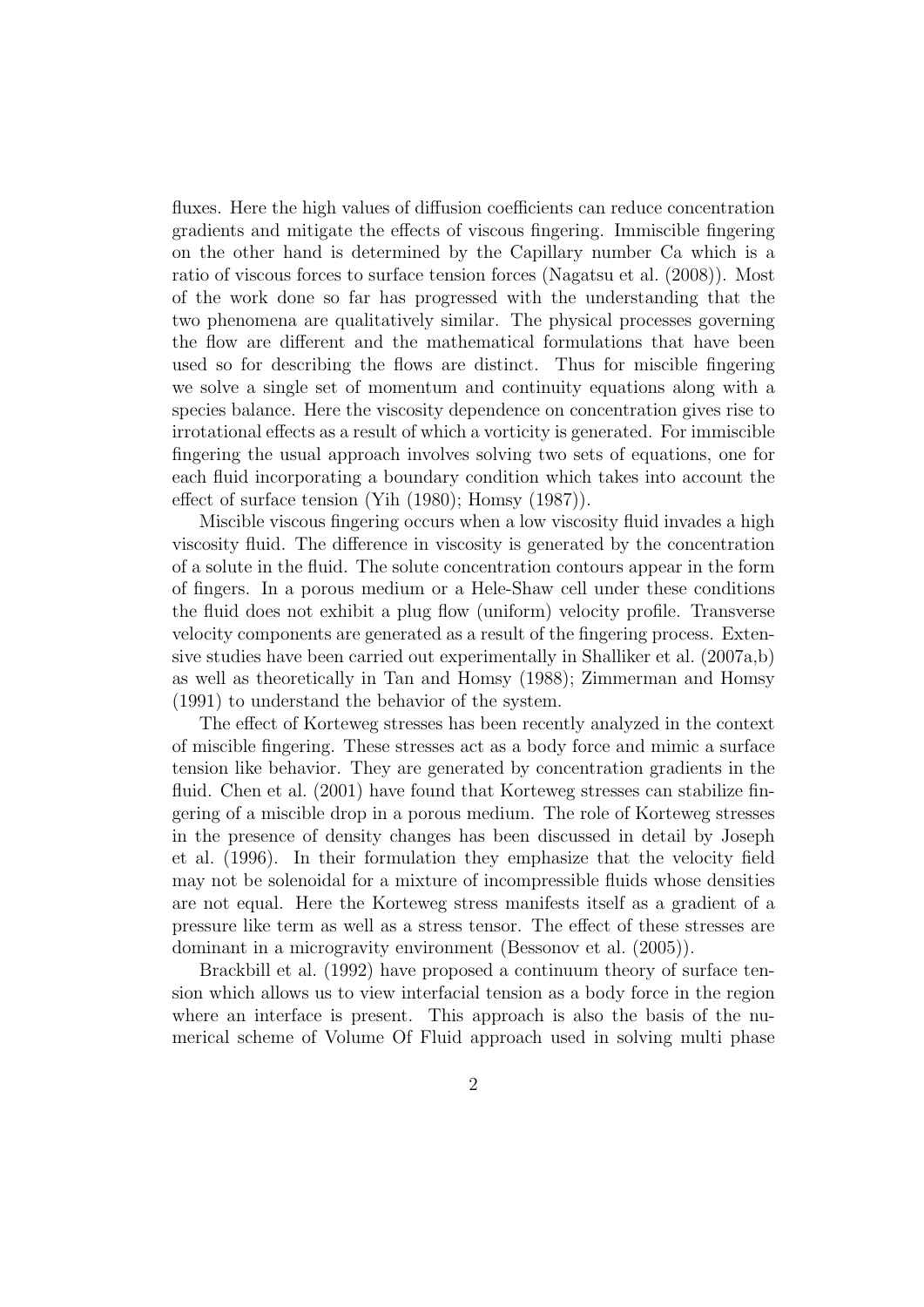flow problems (Guan and Pitchumani (2003)). In a similar context it was shown that multiphase flow problems can be simulated by introducing an additional stress tensor in the momentum equation by Nadiga and Zaleski (1996) using thermodynamic considerations. Zou and He (1999) used kinetic considerations to formally obtain these additional stress terms.

There have been a significant number of experimental studies focussing on viscous fingering in chromatographic columns. Imaging techniques have enabled studies of viscous fingering by visualizing the concentration or temperature profiles within the column (Shalliker et al. (2007a,b)). The linear stability analysis performed by Tan and Homsy (1986) was applied to chromatographic column to predict the onset of instability by Rousseaux et al. (2007). The effect of adsorption of a solute in a porous medium for a linear isotherm has also been recently analyzed, Mishra et al. (2007). To simulate a solute plug moving in a chromatography column a non-linear analysis was performed with a miscible slice of a fluid with a viscosity different from its environment in Mishra et al. (2008). This could exhibit both forward and backward fingering depending on the value of the slug viscosity relative to its environment. A high accuracy numerical simulation of a fluid slice of finite width in a porous media was performed to analyze the evolution of concentration by Chen and Wang (2001). All the above studies consider the system to be isothermal.

In this work we first describe a unified framework and formulation which is based on Korteweg stresses for miscible fingering and the continuum theory of surface tension for immiscible fingering. This helps us understand the analogy between the two cases in a precise and clear manner. We then discuss the effect of Korteweg stresses on the effect of viscous fingering in a chromatography column when a plug of a finite length moves along the column surrounded by a buffer with a different viscosity. We analyze these effects quantitatively and summarize the results in a final section containing our conclusions.

# **2. Model Formulation**

In the continuum surface tension formulation (Brackbill et al. (1992)) the equations which govern an immiscible system of two liquids are, the equation of continuity

$$
\frac{\partial \rho}{\partial t} + \nabla \cdot (\rho \mathbf{u}) = 0 \tag{1}
$$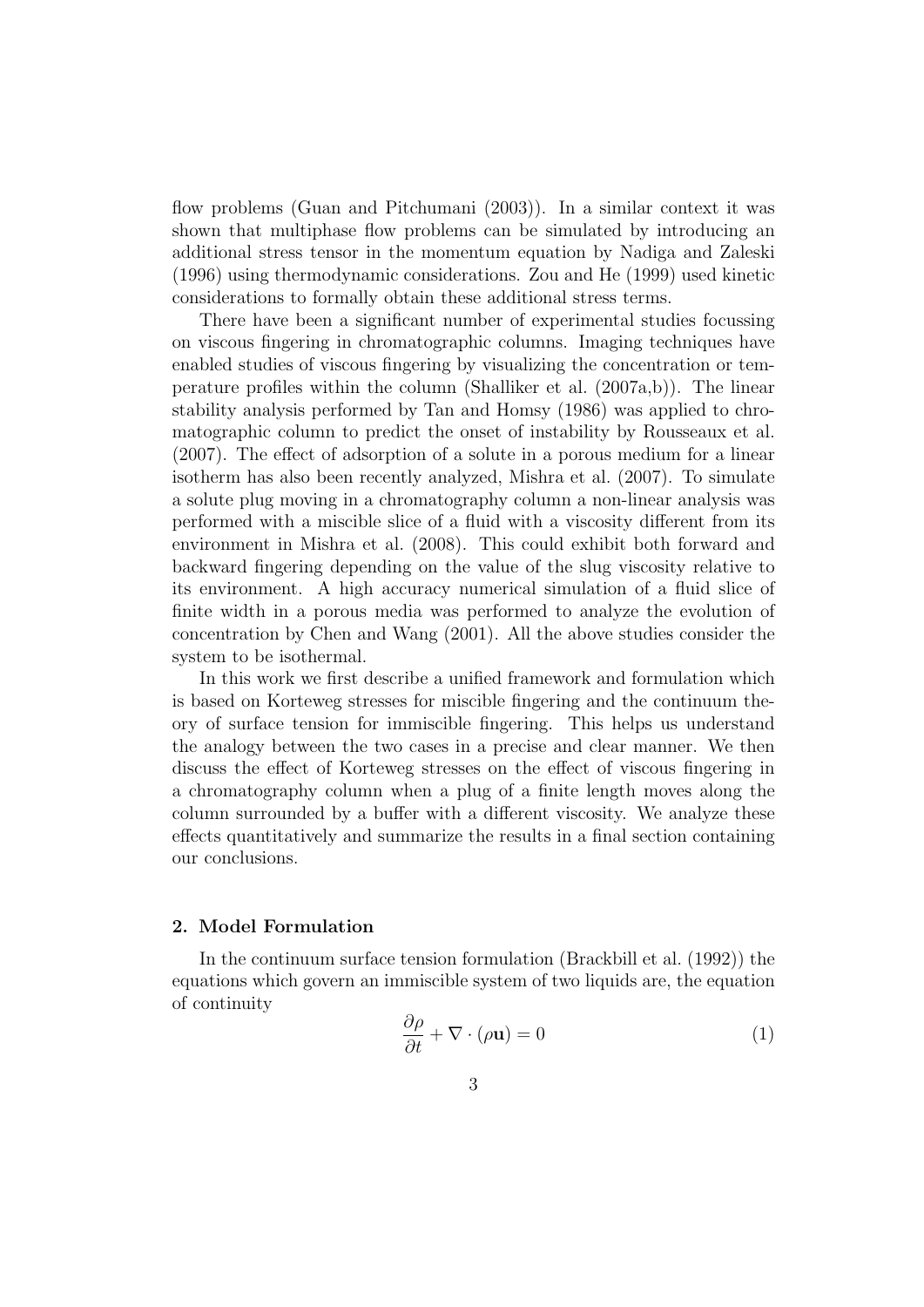and the equation of momentum given by

$$
\frac{\partial \rho \mathbf{u}}{\partial t} + \nabla \cdot (\rho \mathbf{u} \mathbf{u}) = -\nabla P + \nabla \cdot \pi^v + \nabla \cdot \pi^1,\tag{2}
$$

where the stress tensor  $\pi^1$  is defined as

$$
\pi^1 = \lambda \left[ \left( \frac{1}{2} |\nabla \rho|^2 + \rho \nabla^2 \rho \right) I - \nabla \rho \nabla \rho \right]. \tag{3}
$$

Here,  $\lambda$  is a parameter which is proportional to the surface tension between two fluids. Zou and He (1999) have shown that the above set of equations can be obtained from kinetic theory. In these equations  $\pi^v$  represents the stress tensor generated by viscosity which occurs in the classical Navier stokes equation. The additional stress tensor  $\pi^1$  arises from the continuum representation of surface tension by considering the density to be diffuse in the neighborhood of the interface. The contribution of this as a body force term can be written as

$$
\nabla \cdot \pi^1 = \lambda \nabla \cdot \left[ \left( \frac{1}{2} |\nabla \rho|^2 + \rho \nabla^2 \rho \right) I - \nabla \rho \nabla \rho \right] = \lambda \rho \nabla \nabla^2 \rho \tag{4}
$$

The term with the identity matrix in the above equation can be expressed as a gradient of  $Q_i =$  $(1)$  $\frac{1}{2}|\nabla\rho|^2 + \rho\nabla^2\rho\bigg)$ *λ*. Using this we write the above equation as

$$
\nabla \cdot \pi^{(1)} = \nabla Q_i - \lambda \nabla \cdot [\nabla \rho \nabla \rho]
$$
 (5)

The surface tension in this formulation is given by

$$
\lim_{A \to 0} \frac{1}{A} \int_{\Omega} \lambda \rho \nabla \nabla^2 \rho = \sigma \kappa_c \mathbf{n}
$$
 (6)

In this formulation  $\sigma$  is the surface tension,  $\kappa_c$  is the curvature of the interface and **n** is the outward normal at the interface,  $\Omega$  is a thin volume element containing a small part of a curved interface of area A.

In addition to these equations we need an equation which describes how the volume fraction *F* occupied by a fluid changes with position and time. This is given by

$$
\frac{\partial F}{\partial t} + \nabla \cdot (F \mathbf{u}) = 0 \tag{7}
$$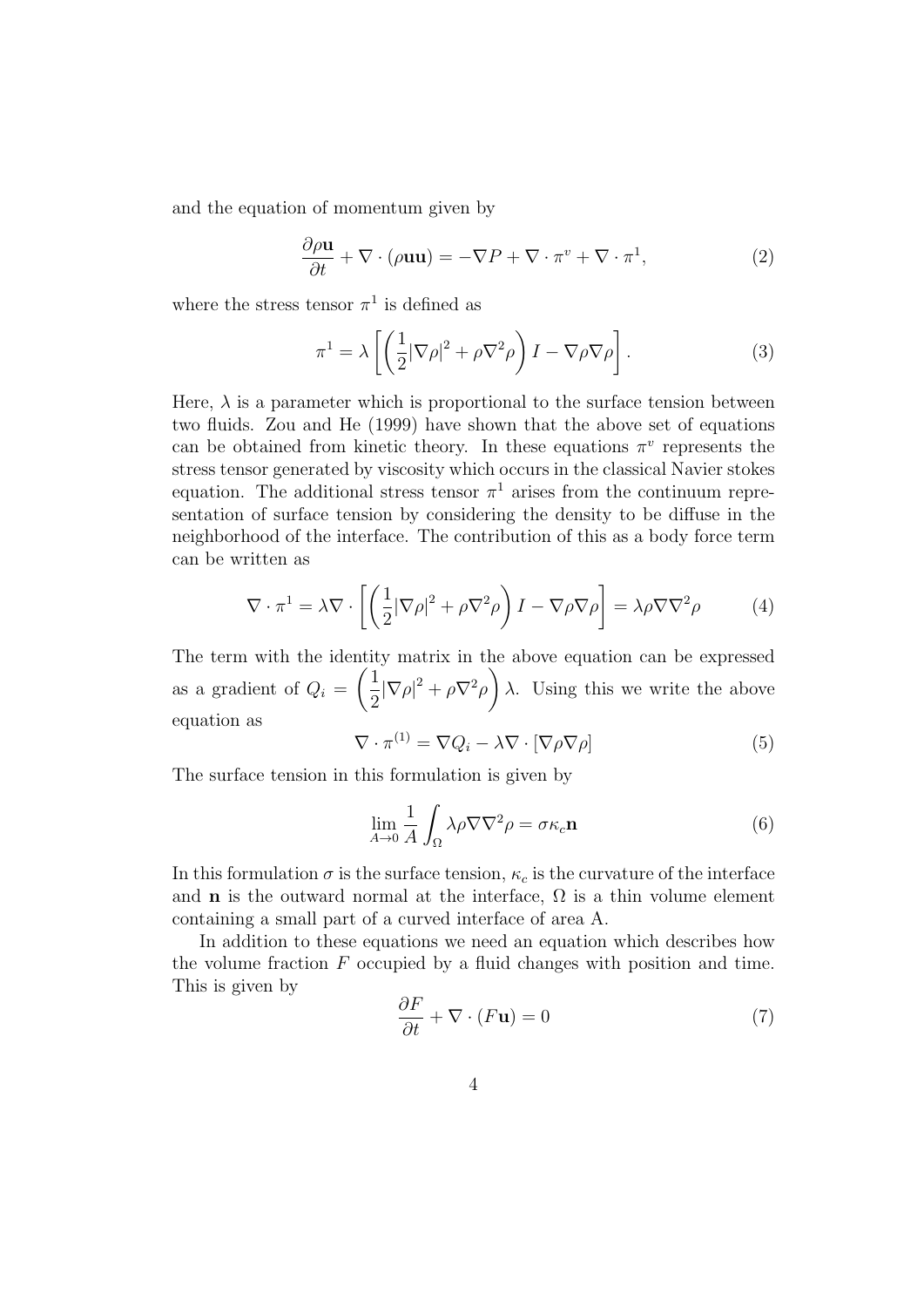The density and viscosity in the above formulations are given by  $\rho = \rho_1 * F +$  $\rho_2 * (1 - F)$ ,  $\mu = \mu_1 * F + \mu_2 * (1 - F)$ . The gradients in density and viscosity enter through gradients in  $F$ . We emphasize that the two fluids cannot diffuse into each other and hence there is no diffusion term in equation (7).

Recently the theory of Korteweg stresses has been applied to the case of two miscible incompressible fluids with varying densities flowing through a porous medium by Joseph et al. (1996). They show that when the densities of the two fluids are unequal the assumption of the velocity being solenoidal may be incorrect. In our work we assume the densities of the two fluids which are miscible to be equal as we are concerned only with viscous fingering. Consequently our velocity field is solenoidal. We can alternatively view this as neglecting expansion effects in our system. We are interested in analyzing the effect of surface tension like Korteweg stresses and hence retain this in our formulation. Here the equation of continuity is given as before, (1). We follow Joseph et al. (1996) in writing the equation of momentum as

$$
\frac{\partial \rho \mathbf{u}}{\partial t} + \nabla \cdot (\rho \mathbf{u} \mathbf{u}) = -\nabla P + 2\nabla \cdot (\mu D[\mathbf{u}]) + \nabla \cdot T^{(2)} \tag{8}
$$

Here  $D[\mathbf{u}]$  represents the symmetric part of the stress tensor and the term associated with it is equivalent to  $\pi^v$  in (2). Following Joseph et al. (1996) the additional stress tensor  $T^{(2)}$  is defined as

$$
T^{(2)} = \left[ -\frac{1}{3}\hat{\delta}|\nabla\phi|^2 + \frac{2}{3}\gamma\nabla^2\phi \right]I + \hat{\delta}\nabla\phi\nabla\phi.
$$
 (9)

Here  $\phi$  represents the composition of the miscible fluid,  $\hat{\delta}$  and  $\gamma$  are constants when the density of the two fluids making up the mixture are the same. Following the approach for immiscible fluids we again write the body force arising out of the stress tensor as

$$
\nabla \cdot T^{(2)} = \nabla Q_m - \hat{\delta} \nabla \cdot [\nabla \phi \nabla \phi], \qquad (10)
$$

where  $Q_m$  represents the terms multiplying the identity matrix in  $(9)$ . Here  $\phi$  is governed by the mass balance equation

$$
\frac{\partial \phi}{\partial t} + \mathbf{u} \cdot \nabla \phi = D \nabla^2 \phi.
$$
 (11)

Comparing equations (2)-(7) for the immiscible case with  $(8)-(11)$  for the miscible case, we see the one to one correspondence between the formal derivation of surface tension as a body force and the phenomenological Korteweg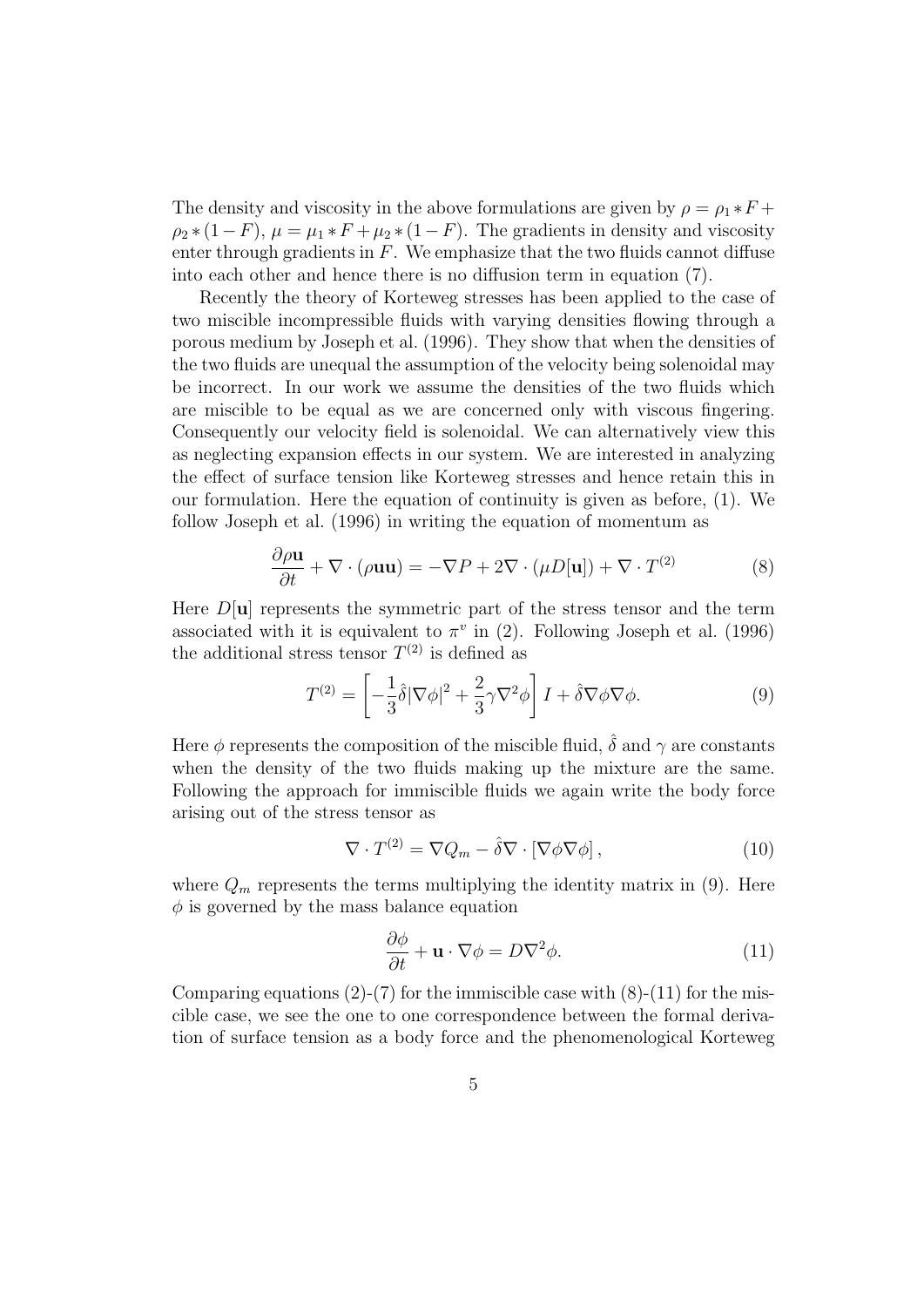

Figure 1: Schematic of the system under study

stresses. The similarity in the formulation of Korteweg stress with continuum theory of surface tension allows us to infer that the parameters  $\gamma$  is positive and  $\delta$  is negative is the only possibility which is admissible from thermodynamic as well as kinetic considerations. The same conclusion was arrived at by Hu and Joseph (1992) on the basis of the need to avoid Hadamard instability or the mathematical ill-posedness of the problem. It must be pointed out here that  $\gamma$  must have the same units as  $\phi \delta$  to ensure dimensional consistency. If it is exactly equal to  $\phi \hat{\delta}$  the analogy with surface tension will be exact and  $\delta$  will then be analogous to  $\lambda$  for the immiscible case.

The interface for the immiscible fingering is tracked by following the evolution of the scalar variable *F* by purely advection with no diffusion. This is understandable since in a mixture of two immiscible liquids the two liquids do not diffuse into each other. As opposed to this diffusion is an important process governing mass transfer and hence this has to be included in how *φ* changes spatially and temporally. Thus we see that in the limit of the diffusion coefficient tending to zero the miscible fingering formulation collapses to a type of immiscible fingering formulation.

#### *2.1. Application to Chromatography*

We now focus on understanding theoretically the behavior of a chromatographic column in the presence of Korteweg stresses. We consider a homogeneous 2-D porous medium of width *H* (along *x*), length *L* (along *y*) with a constant permeability  $\kappa$  (Figure 1). The liquid within the column is considered to be incompressible and flowing from the left with a uniform velocity *U*. The system has two different liquids with distinct properties. These properties are governed by the concentration of a solute. The solute plug in the middle of the column has different viscosity as compared to the buffer solution in which it is present. The concentration of the solute which determines the viscosity is assumed to be zero in the buffer. The evolution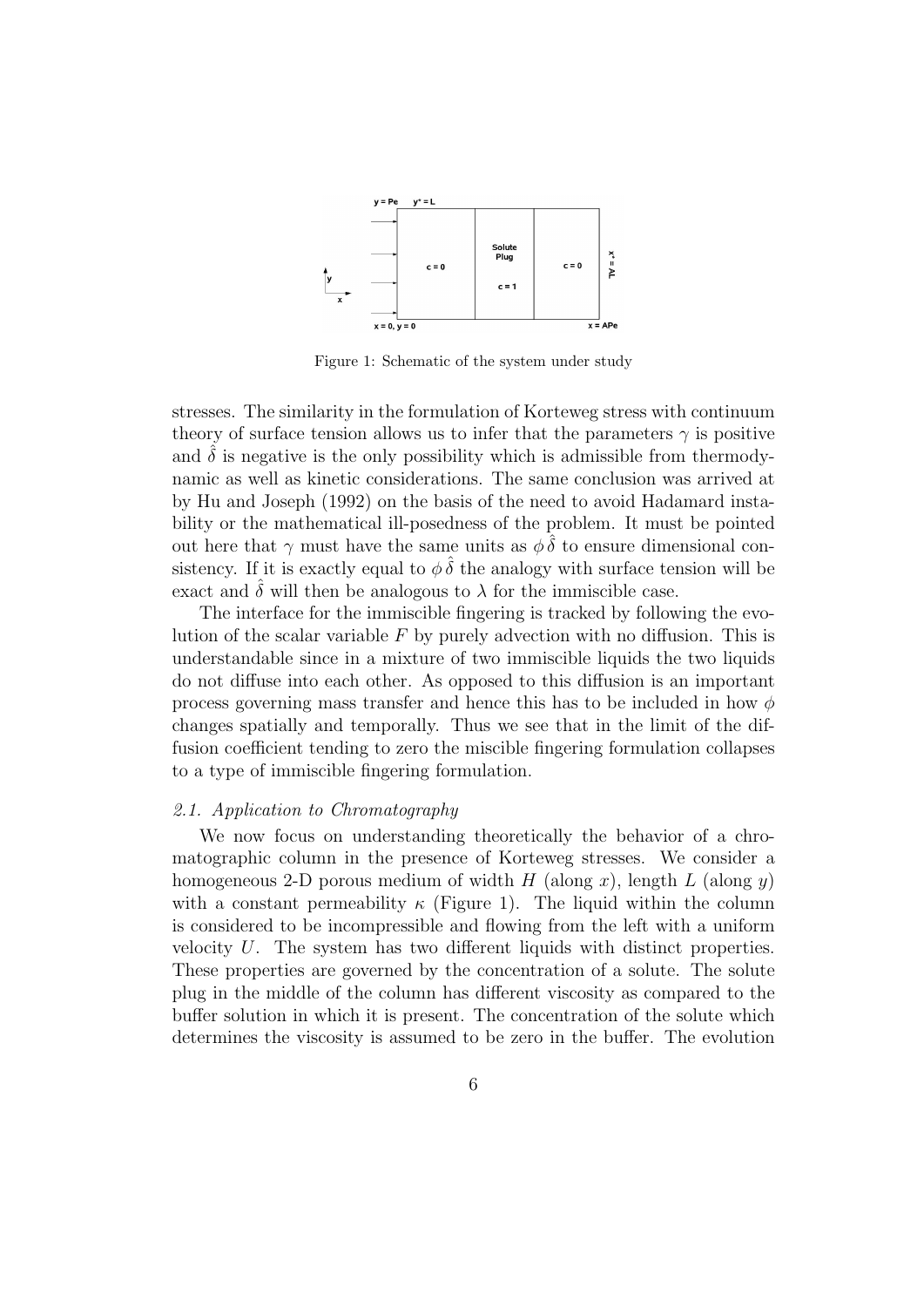of the system is governed by the law of conservation of mass and momentum in addition to a species balance. The corresponding equations in a reference frame moving with a constant velocity *U* in the *x*-direction can then be written as

$$
\nabla \cdot \mathbf{u} = 0 \tag{12}
$$

$$
\nabla \left[ P + Q(c) \right] = -\frac{\mu}{\kappa} [\mathbf{u} + \hat{i}] + \nabla \cdot \left[ \hat{\delta}(\nabla c)(\nabla c) \right]. \tag{13}
$$

Here  $\hat{i}$  arises due to analysing the system in a moving reference frame, it represents the unit vector in the *x*-direction, and  $Q(c)$  is the part of the Korteweg stress which can be written as the gradient of a scalar and hence can be viewed as a pressure term. This term can be defined as

$$
Q(c) = \frac{\hat{\delta}}{3} \left[ \left( \frac{\partial c}{\partial x} \right)^2 + \left( \frac{\partial c}{\partial y} \right)^2 \right] - \frac{2\gamma}{3} \left[ \frac{\partial^2 c}{\partial x^2} + \frac{\partial^2 c}{\partial y^2} \right].
$$
 (14)

The evolution of concentration of the solute is given by the advection-diffusion equation

$$
\frac{\partial c}{\partial t} + \mathbf{u} \cdot \nabla c = \nabla^2 c. \tag{15}
$$

The variation of viscosity is assumed to be of the form  $\mu = \mu_0 e^{-Rc}$ . These equations are converted to the stream-function vorticity formulation using the general convention for  $\psi$  and  $\omega$ . Since the Korteweg stress term  $Q(c)$ , containing  $\gamma$ , occurs as a gradient term this drops out of the calculations and hence does not affect the results. The resulting dimensionless equations used for the non-linear simulation can be described as

$$
\nabla^2 \psi = -\omega \tag{16}
$$

$$
\omega = -R \left[ \nabla \psi \cdot \nabla c + \frac{\partial c}{\partial y} \right]
$$

$$
- \frac{\delta}{\mu} \left[ \frac{\partial c}{\partial x} \left( \frac{\partial^3 c}{\partial x^2 \partial y} + \frac{\partial^3 c}{\partial y^3} \right) - \frac{\partial c}{\partial y} \left( \frac{\partial^3 c}{\partial x \partial y^2} + \frac{\partial^3 c}{\partial x^3} \right) \right] (17)
$$

$$
\frac{\partial c}{\partial t} + \frac{\partial \psi}{\partial y} \frac{\partial c}{\partial x} - \frac{\partial \psi}{\partial x} \frac{\partial c}{\partial y} = \nabla^2 c
$$
(18)

$$
\overline{\partial t} + \overline{\partial y} \overline{\partial x} - \overline{\partial x} \overline{\partial y} = \nabla^2 c
$$
 (18)  
The non-dimensionalization has been carried out using  $\frac{D}{U}$  as the length scale  
and  $\frac{D}{U^2}$  as the time scale as there are no geometrically occurring length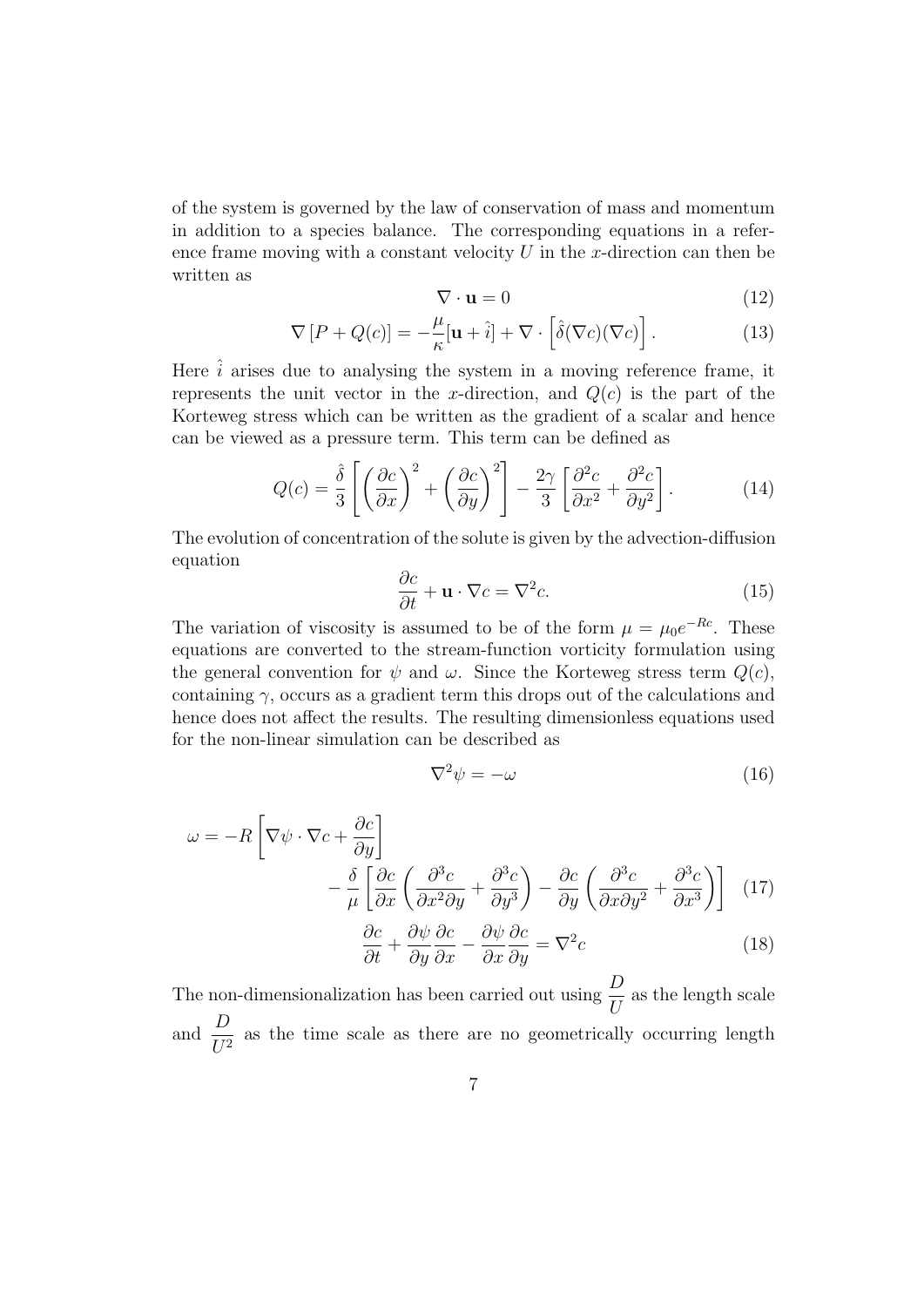scales which define the physical process.  $Pe$  is defined as  $Pe =$ *UL D* . The parameter  $Pe$  is the dimensionless width of the domain and  $\overrightarrow{APe}$  determines the dimensionless length of the domain,  $A =$ *H L* , where *H* (*L*) represents the dimensional length (width) of the domain. Consequently in our formulation the *Pe* appears in the boundary condition. In the term representative of the Korteweg stress the dimensionless parameter  $\delta$  is defined as  $\delta =$  $\kappa U^2$  $\mu_0 D^3$ ˆ*δ*. This is different from the dimensionless parameter  $(\delta_{chem})$  used in Chen et al. (2001) who used the drop diameter as the characteristic length scale. Our parameter  $\delta$  can be viewed as  $\delta = \delta_{chem} \times (Pe)^3$  where  $Pe$  is defined as  $Pe =$ *UL D* . Since  $Pe$  is  $O(10^3)$  and  $\delta_{chen}$  of Chen et al. (2001) is  $O(10^{-4})$  we see that our  $\delta$  is  $O(10^5)$ . This will be the magnitude of the  $\delta$  we will use to be consistent with what has been reported in the earlier studies involving Korteweg stresses.

#### *2.2. Initial and Boundary conditions*

The concentration in the zones occupied by the slug in the middle is initialized to 1 and the remaining zones are initialized to 0. Throughout our simulations we have used the middle one-third of the system to be occupied by the solute slug. As we use the moving reference frame co-ordinates the initial flow within the column is zero. Hence  $\psi = 0$  is taken throughout the column as the initial condition for  $\psi$ . A set of random numbers is generated at the interface separating the slug and the remaining fluid. The random number is assumed at both the ends of the slug. This creates the necessary disturbance to study the non-linear evolution of the spatial patterns.

We use no-flux boundary conditions for the concentration along the *y*direction  $(y = 0$  and  $y = Pe$ , the direction transverse to the flow).  $\psi$  values are taken to be zero at these boundaries implying no flow across the domain in the axial direction in the moving reference frame. Along the *x*-direction (axial) direction we impose Dirichlet boundary condition. The concentration as well as stream function are assumed to be zero at both the ends along the axial direction ( $c = 0$  and  $\psi = 0$  at  $x = 0$  and  $x = APe$ ).

# *2.3. Non-linear simulations*

The governing equations (16)-(18) are solved numerically using a finite difference scheme. The typical finite difference scheme to calculate the mixed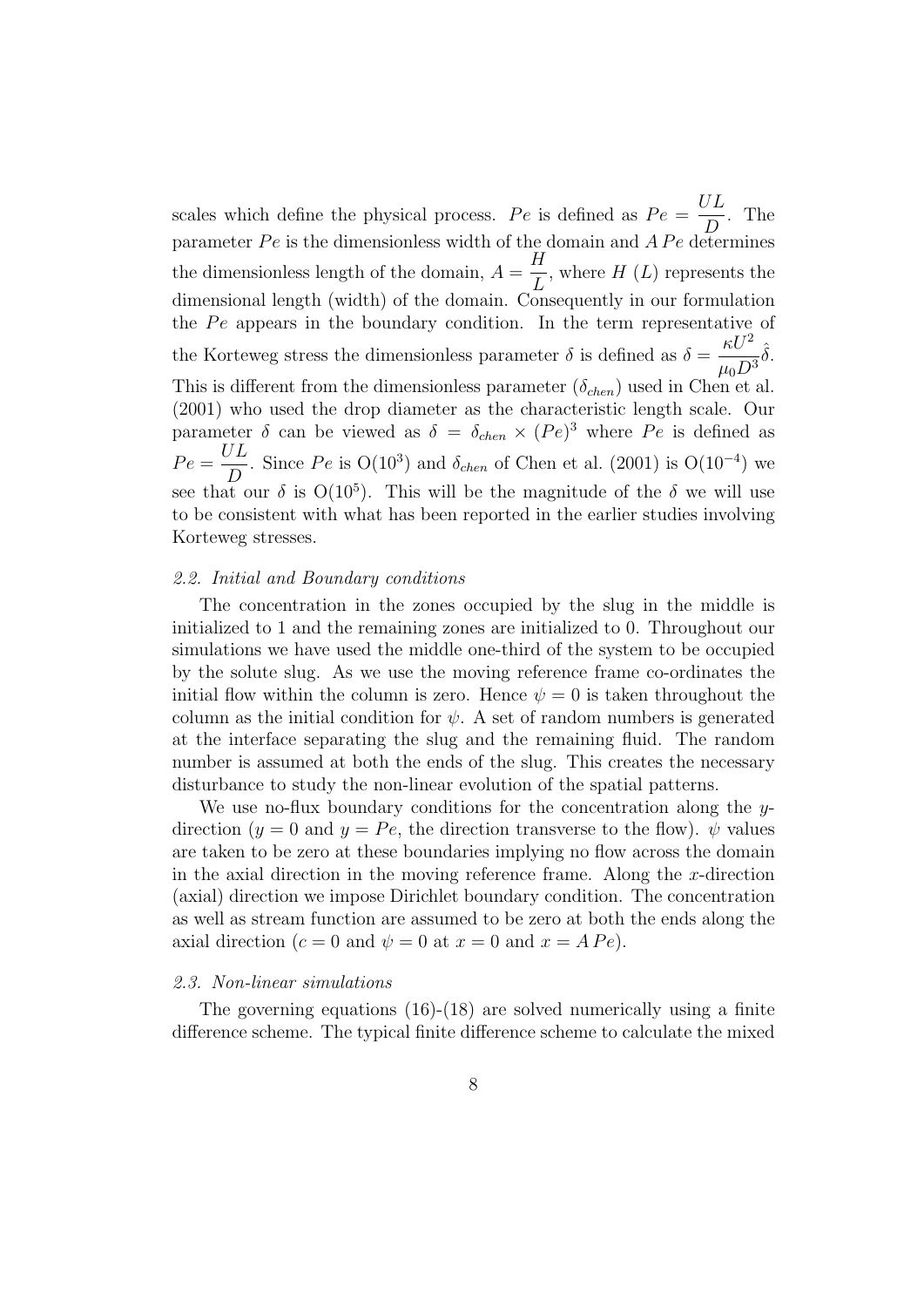third order derivatives arising in the equations is given by

$$
\frac{\partial^3 c}{\partial x \partial y^2}\Big|_{i,j} = \frac{\partial}{\partial x} \left[ \frac{\partial^2 c}{\partial y^2} \right]_{i,j} = \frac{\partial}{\partial x} \left[ \frac{c_{\bullet,j+1} - 2c_{\bullet,j} + c_{\bullet,j-1}}{\Delta y^2} \right]_i
$$
  
= 
$$
\left[ \frac{c_{i+1,j+1} - c_{i-1,j+1}}{2\Delta x \Delta y^2} \right] - 2 \left[ \frac{c_{i+1,j} - c_{i-1,j}}{2\Delta x \Delta y^2} \right] + \left[ \frac{c_{i+1,j-1} - c_{i-1,j-1}}{2\Delta x \Delta y^2} \right],
$$

and likewise for the other terms. Here the index *i* (*j*) is used to represent the grid number in the *x* (*y*) direction. Similarly  $\Delta x$  and  $\Delta y$  are the spacing in the *x* and *y* directions. The time variations are updated through a first order forward difference scheme. A total number of 256 grids is used along the axial direction  $(x\text{-direction})$ . Along the transverse direction  $(y\text{-direction})$ 128 grids have been used. The algorithm employed is the same as the one detailed in Swernath and Pushpavanam (2007).

#### **3. Results**

We now discuss the results of the simulations that we have performed for the chromatography column. The slug length is always maintained at 33% of the total length of the domain located symmetrically about the center. The aspect ratio is fixed for all the simulations at  $A = 2$ . At the outset we would like to determine the role of Korteweg stress in the absence of any viscosity gradients. The viscosity of the slug and that of the fluid are assumed to be the same and hence here  $R = 0$ . We have chosen  $Pe = 1000$  for these simulations. Figure 2(a) depicts the transversely averaged concentration profiles of the solute at a time instant  $t = 500$ . Here we have taken the average of the concentrations prevailing at the time instant in the y direction and depict this as a function of the axial position. For the case when  $\delta = 0$  the spreading of the solute occurs purely by diffusion in the moving reference frame. From Eq. 17 it appears that the Korteweg stress acts as a physical source of irrotationality and can mathematically induce vorticity or irrotationality. However our results on the averaged concentration profiles for the case when  $\delta = -10,000$  [Fig. 2(a)] shows that the spreading of the concentration is purely by diffusion and there is no irrotationality induced in the flow field. Under these conditions when no viscosity gradients are present we observe that the Korteweg stress does not significantly alter the system behavior. We observe that the two concentration profiles overlap exactly over one another implying that the transversely averaged concentration is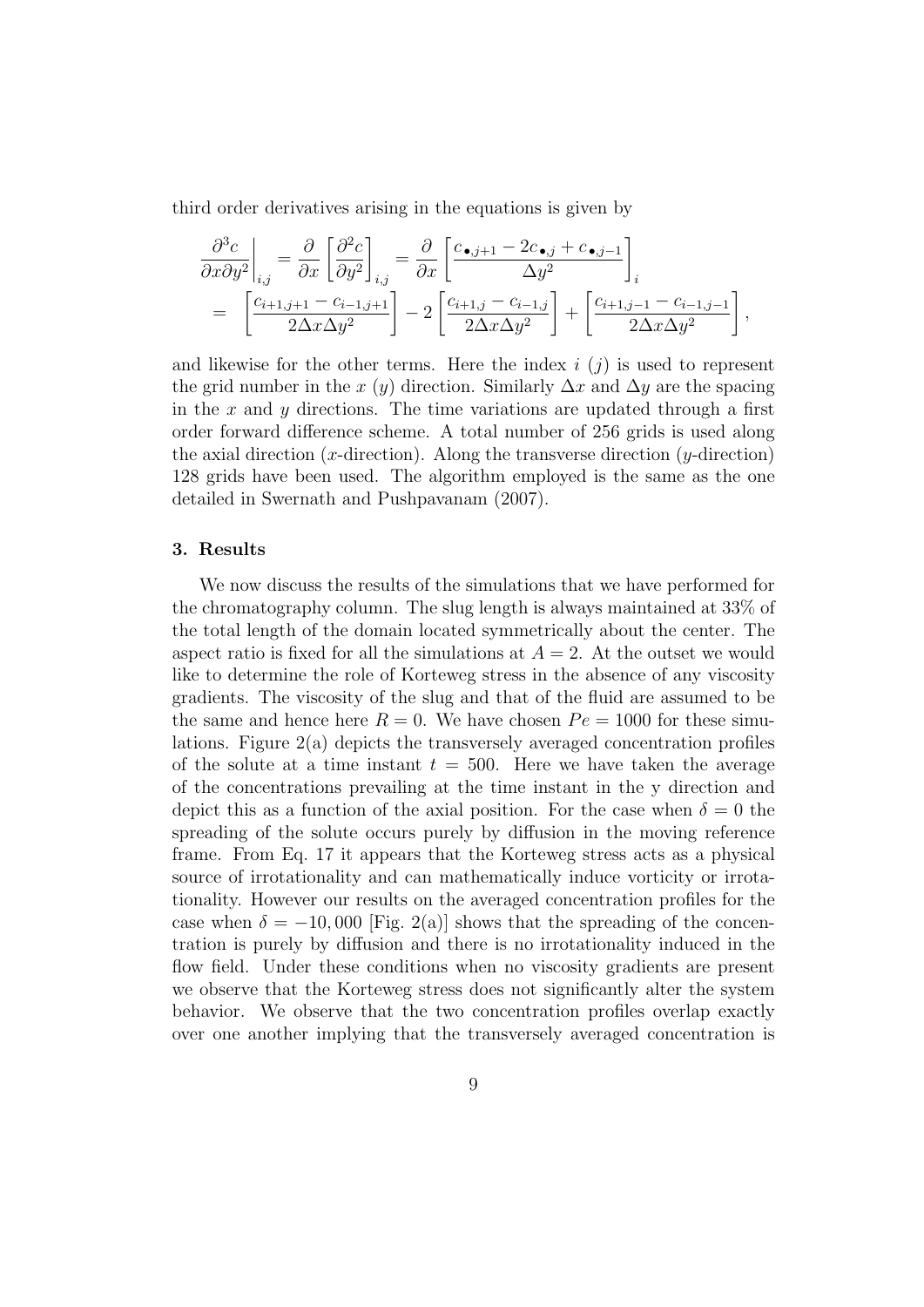

Figure 2: Pure diffusive flow with and without Korteweg stress with the parameters fixed at  $R = 0$ ,  $Pe = 1000$ ,

(a) Band broadening in the presence and absence of Korteweg stress at *t* = 500. The line depicts the concentration profile for  $\delta = 0$  and the symbol depicts the profile for  $\delta = -10000$ .

(b) Mixing length for two interfaces. Both interfaces overlap with each other. The line depicts the interface (both front and back) when  $\delta = 0$  and the symbol depicts the interfaces for  $\delta = -10000$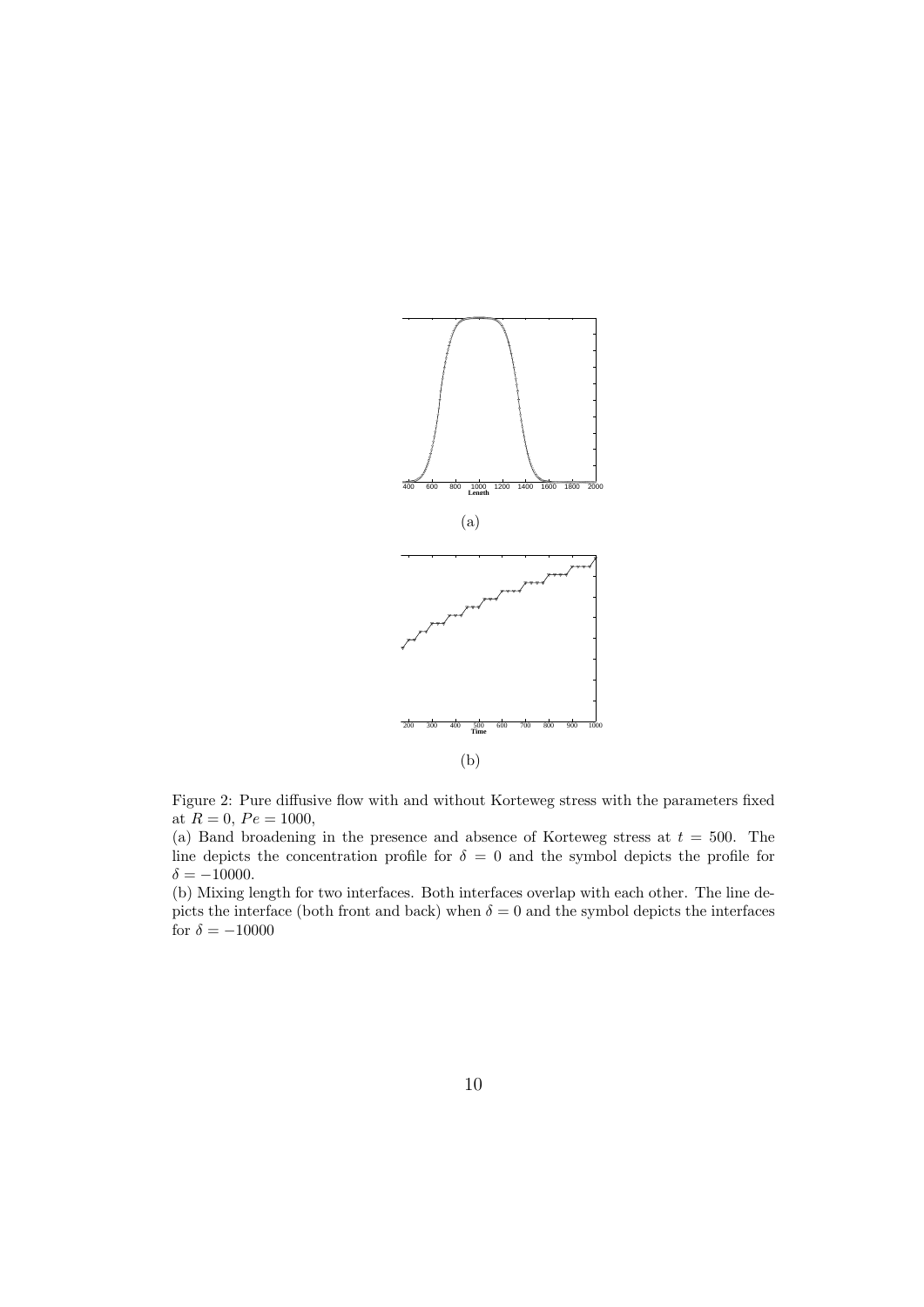governed purely by the diffusive interfacial movement. This is perhaps not surprising as Korteweg stresses are physically similar to surface tension and hence have a stabilizing influence on the flow and cannot induce irrotationality or fingers in the flow field. We see that the two interfaces (i.e., the front and rear portions of the slug) are spreading out at the same rate as they are symmetric. To confirm this spreading by diffusion we have calculated the mixing length of the system at different instants of time. This is depicted in Fig. 2(b). We follow Mishra et al. (2008) to determine the mixing length of the system.The forward mixing length is defined as the distance between the initial position of the front interface and the farthest position at the right where the transversely average concentration is  $c = 0.01$ . Similarly the backward mixing length is defined as the interval between the initial position of the rear interface and the farthest position on the left where the transverse average concentration is  $c = 0.01$ . While the mixing length is calculated at every time instant of the simulation the plot depicts the value in dimensionless time intervals of 25 units. Here we see that the mixing length varies as  $t^{1/2}$  confirming that mixing is occurring purely by diffusion. From Fig. 2(b) we again conclude that the inclusion of Korteweg stress does not influence the flow field as the mixing length is not altered by it. Here we would like to emphasize that the dimensionless parameter  $\delta$  is defined as  $\delta =$  $\kappa U^2$  $\mu_0 D^3$ ˆ*δ* and as explained before is different from what has been used in the literature earlier. Hence although the values of the parameter used in the simulations appear to be high we are consistent with the values reported in the literature.

We now turn our attention to the case when  $R \neq 0$ . The front face is the unstable interface for  $R > 0$  (as here the low viscous fluid is pushing the high viscous fluid) and is the stable interface for  $R < 0$ . Similarly the rear face is stable for  $R > 0$  and unstable for  $R < 0$ . We focus on the situation when  $R > 0$ . Now we have a less viscous plug pushing the more viscous buffer in the porous bed. As a result the interface on the right exhibits fingering instability and we call this forward fingering. Figure 3 depicts the effect of Korteweg stress on the flow behavior when we have have forward fingering. For  $R = 2$ ,  $A = 2$  we depict the behavior of the system for two different values  $\delta = 0$  and *δ* = *−*10000. Transverse averaged concentration profiles have been depicted at  $t = 750$  for  $Pe = 1000$ . Transversely averaged concentration profiles helps us understand the practical problem of band broadening which characterize spreading in chromatographic columns. Mishra et al. (2008) have used the existence of the constant concentration plateau to determine if the two fronts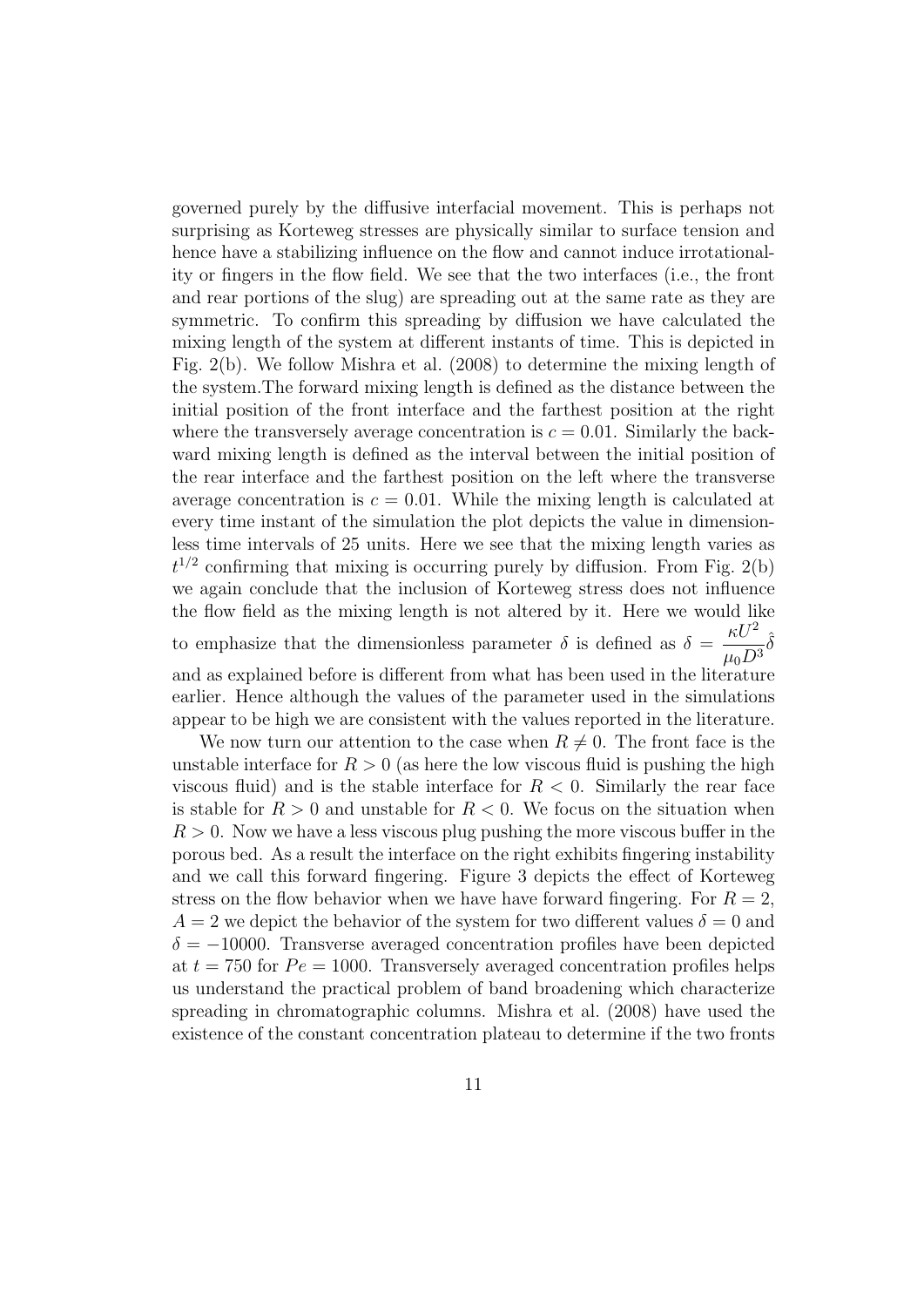(at the front and rear faces) start interacting with each other. It can be seen from Fig. 3(a) that the flat plateau exists for the fingering in the presence of Korteweg stress whereas the flat concentration plateau ceases to exist in the absence of the Korteweg stress. Mixing length defined earlier can be taken to be a measure of the length of the fingering zone. In Fig. 3(b) we see that the rear interface is stable and this grows as  $t^{1/2}$  and is purely governed by diffusion. For the front interface which undergoes fingering the difference in the band broadening profiles manifests in the difference in the mixing length dependency on time. The mixing length increases faster than the regular diffusion process due to viscous fingering. It can also be seen that the mixing length of the front face at every instant of time is lowered with the inclusion of the extra Korteweg stress term. This basically implies that the fingering is reduced due to the incorporation of the Korteweg stress. Thus the existence of the concentration plateau in Fig.  $3(a)$  and the lower mixing length in Fig. 3(b) both depict the stabilizing influence of Korteweg stress. This behavior has been observed over a wide range of values of Pe.

Figure 4 depicts an alternate representation of the fingering phenomena. Here the concentration contours in the range 0.1-0.3 are depicted for  $Pe =$ 500,  $R = 2$ ,  $A = 2$ , at  $t = 200$ . These contours represent the locus of points on which the concentration is a constant. The concentration profile within the column is dependent on whether Korteweg stresses are active or not. The constant concentration contours are representative of an interface and we see that in the absence of Korteweg stresses these show a finger like structure. In Fig. 4(a) the fingering of the front face is clearly present when  $\delta = 0$ . In Fig. 4(b) we depict the contours when the Korteweg stresses are introduced. We see that these stresses have a stabilizing influence and the interface is now less deformed. The stabilization of the interface observed here is consistent with the existence of the plateau and the reduction in the mixing length observed earlier.

In addition to the concentration contours we can also analyze the system by viewing the streamlines or the stream functions. The constant streamline contours are depicted in Figure 5. The gradients of the stream function represent the magnitude of velocity. We see that when the Korteweg stresses are absent the gradients of the stream functions are larger and the values of the stream function vary from -9 to  $+9$  in Fig. 5(a) while when the Korteweg stresses are present they vary from  $-1$  to  $+1$  as in Fig. 5(b). This again confirms the stabilizing influence of the Korteweg stresses on the system behavior. The larger values of  $\psi$  when  $\delta = 0$  signifies a higher value of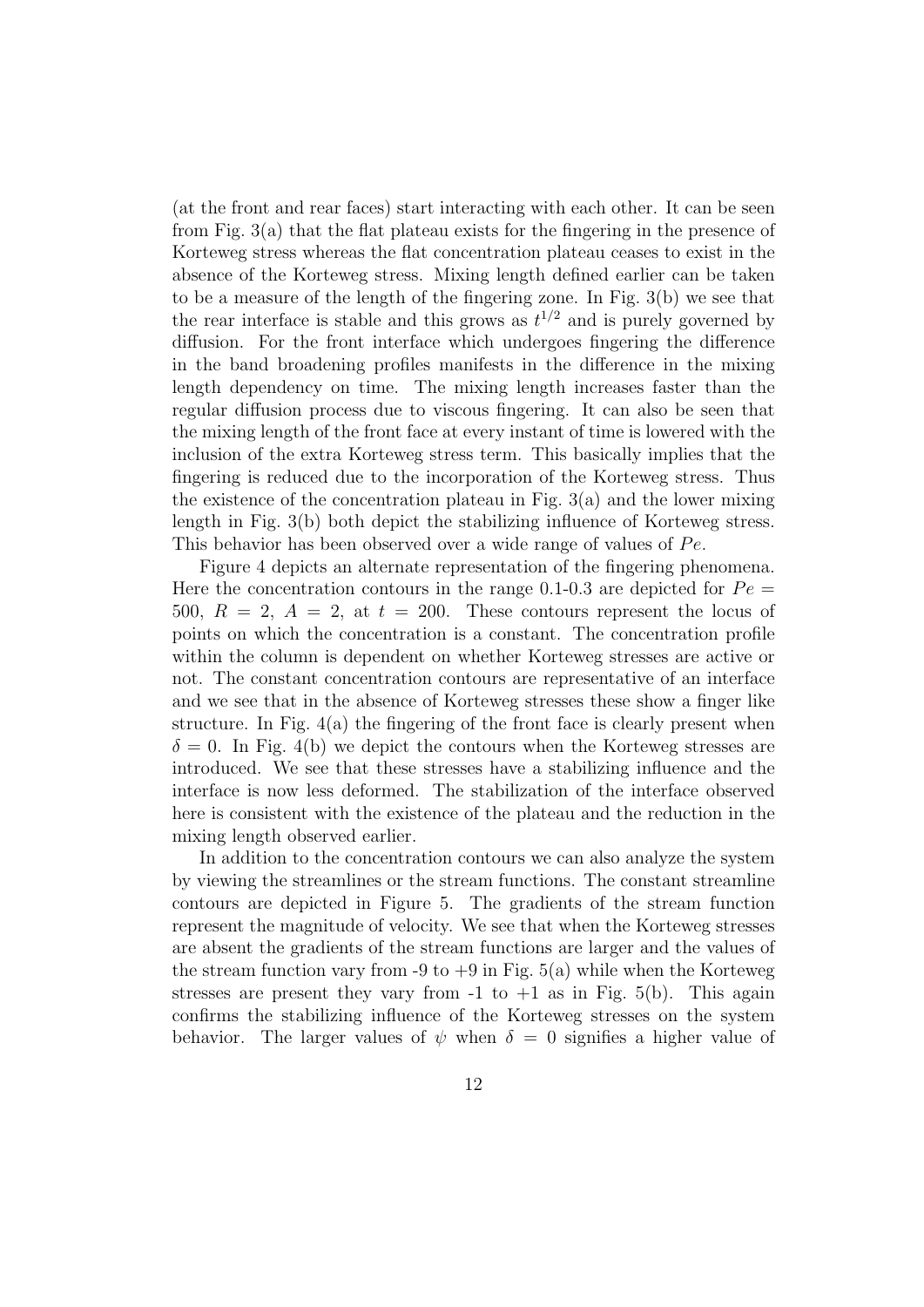

Figure 3: Effect of Korteweg stress on forward fingering  $R = 2$ , rear interface being stable (a) Band broadening curves for  $Pe = 1000$  at  $t = 750$ . The line represents the profile without Korteweg stress ( $\delta = 0$ ) and the dashed line with  $\delta = -10000$ 

(b) Mixing length for two interfaces in the presence and absence of Korteweg stress for  $Pe = 1000$ . The dashed line depicts the mixing length of unstable interface for  $\delta = -10000$ , the circle represents the mixing length of stable interface for  $\delta = -10000$ . The full line represents the mixing length for the unstable interface with  $\delta = 0$  and the triangle the stable interface mixing length for  $\delta = 0$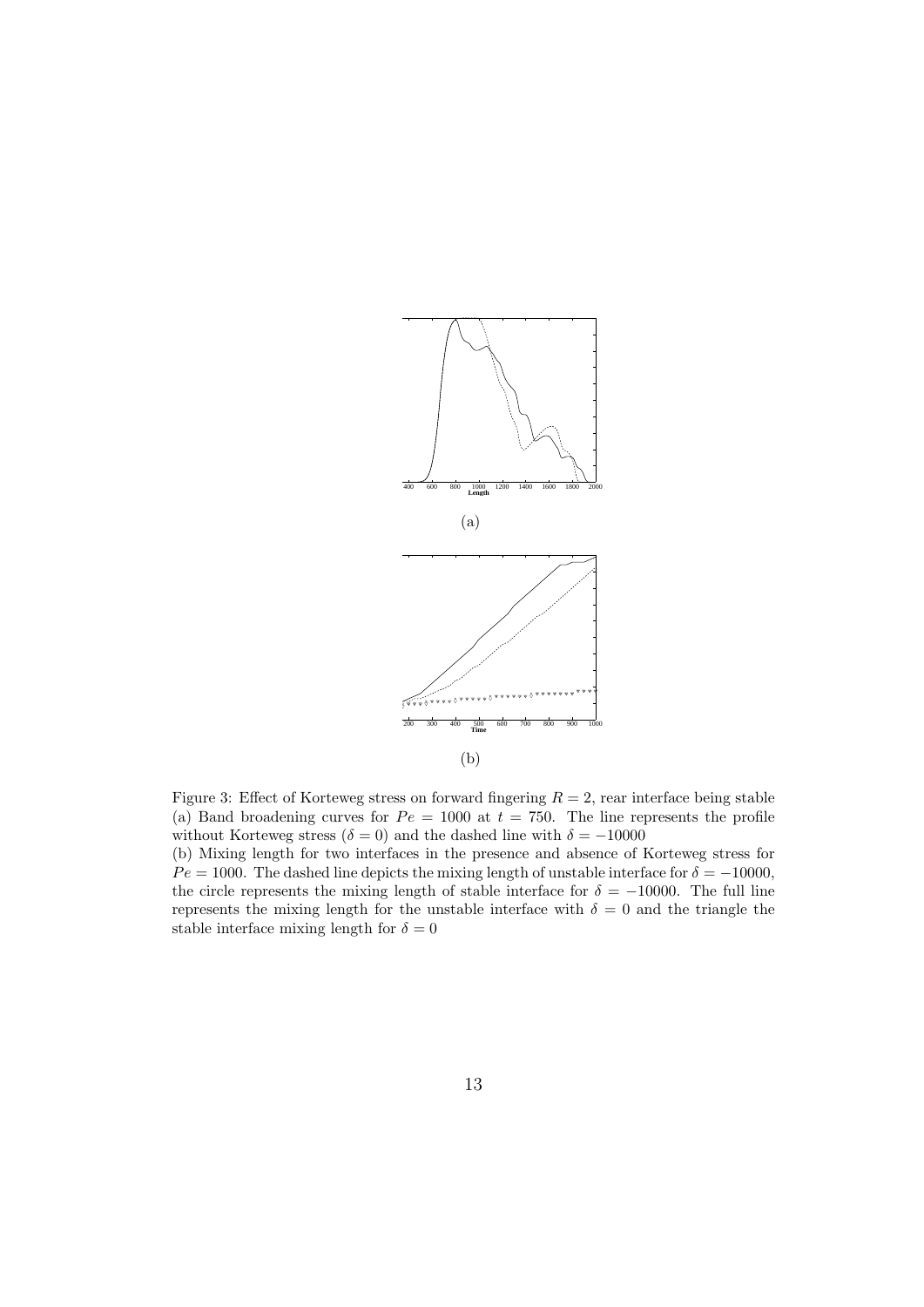

Figure 4: Concentration contours for forward fingering in the presence and absence of Korteweg stress for  $Pe = 500, t = 200, R = 2, A = 2$  $(a) \delta = 0$ (b)  $\delta = -10000$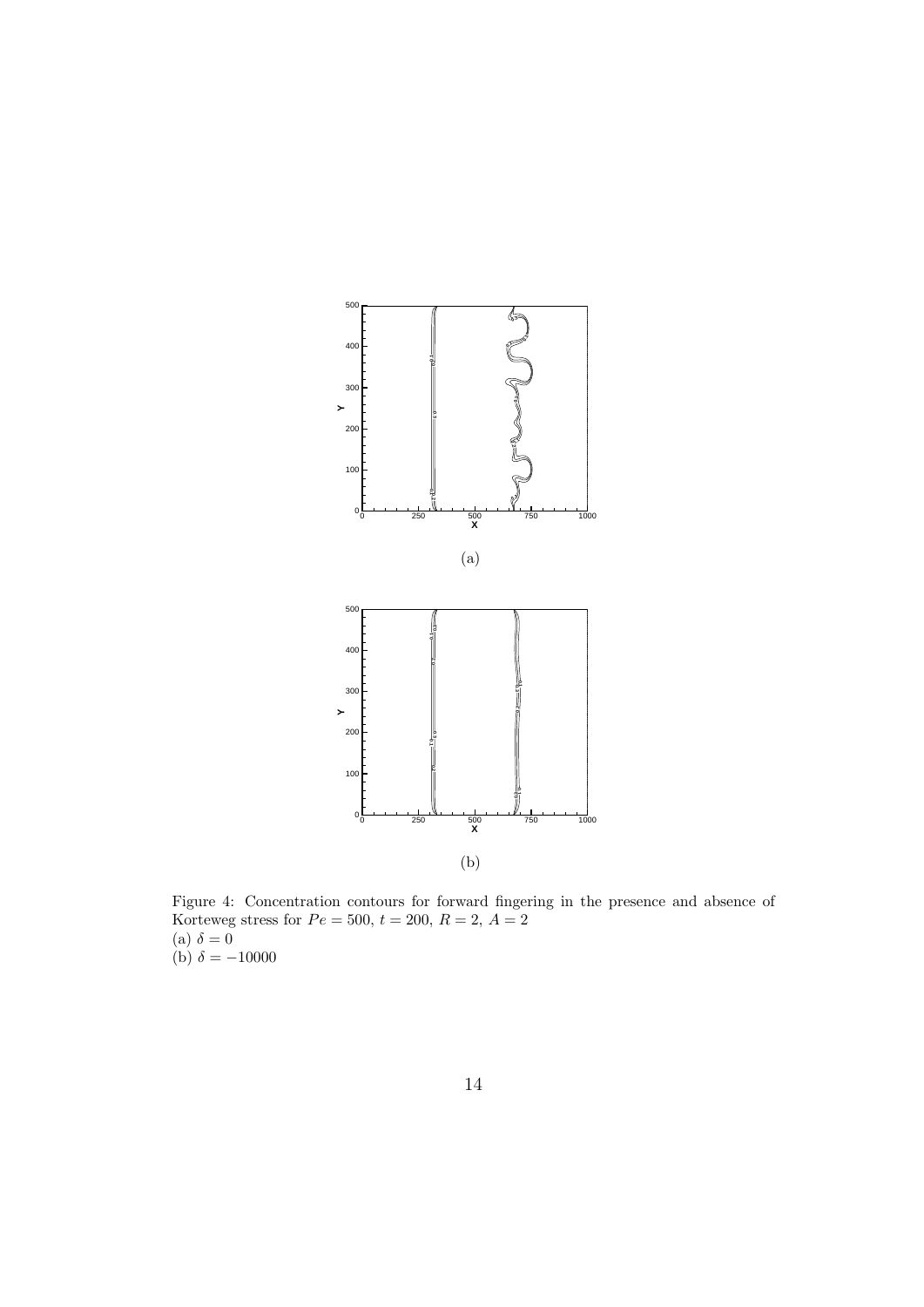

Figure 5: Stream function contours for forward fingering for  $Pe = 750$ ,  $t = 200$ ,  $R = 2$ ,  $A=2$  $(a) \delta = 0$ (b)  $\delta = -10000$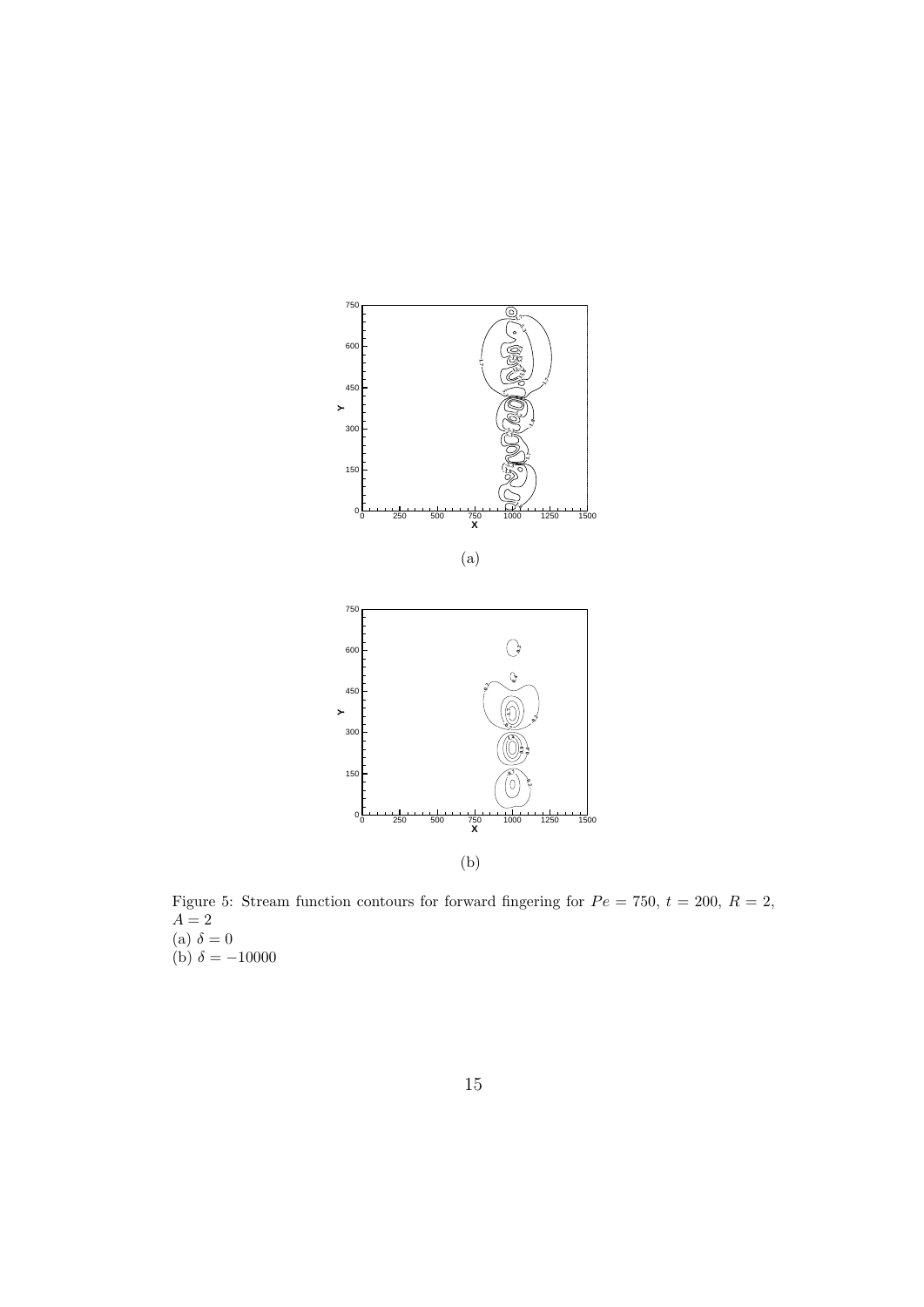velocity and so the Korteweg stresses result in a stabilization and a lower magnitude of velocity.

To examine the stabilizing influence of the Korteweg stresses we have carried out a simulation where the Korteweg stresses are absent for an initial time period (until  $t = 50$ ). The parameters chosen for this were  $Pe = 1000$ ,  $R = 2$ ,  $A = 2$ . We see that the front interface exhibits a deformation and a fingering instability at  $t = 200$  when  $\delta = 0$  for the entire time period, Fig.  $6(a)$ . After a time instant  $t = 50$  the effect of Korteweg stresses were switched on by setting the parameter  $\delta = -10000$ . We found that the Korteweg stresses included at this later instant of time could stabilize the unstable front interface, Fig. 6(b). We have observed a critical time above which the Korteweg stresses could not stabilize the front face. This is to be expected since after a sufficiently long time the concentration gradients are reduced significantly by diffusion and hence even if we activate  $\delta$  the effect of the Korteweg stresses are not strong enough for stabilization to occur. The results of this analysis is depicted in Fig.  $6(a)$  and  $6(b)$ . The former depicts the concentration contours at  $t = 200$  when there are no Korteweg stresses. We clearly see the fingering in the front interface. The latter shows the concentration contours again at  $t = 200$  when the Korteweg stresses are activated at  $t = 50$ . We can see the stabilization of the interface due to the Korteweg stresses.

Figure 7 displays the effect of *Pe* on the flow behavior of the system. In view of our scaling the diffusion coefficient also occurs in the Korteweg stress parameter  $\delta$ . So a change in *D* would also imply a change in  $\delta$ . However since  $\delta$  is kept fixed in the figures the effect of changing  $Pe$  is captured only in the length of the system. Note however that for these results the initial length of the slug is kept at one-third of the length of the corresponding system, centered around the middle line. Fig.  $7(a)$  depicts the band broadening observed for two different *Pe*. At  $t = 1000$  we see that for the higher *Pe* of 1000 the system exhibits relatively longer fingers compared to the lower *P e* of 500. However for  $Pe = 500$  the fingers have almost reached the right end of the system. We have used the homogeneous Dirichlet boundary condition  $c = 0$  at the right end of the system and this explains the sharp concentration gradient at  $APe = 1000$ . We note here that for the higher *Pe* the right boundary is further away from the slug as compared to the lower *P e*. Hence the effect of the right boundary is less prominent for the higher *Pe*. To understand the evolution of the system with time we depict in Fig. 7(b) the mixing lengths corresponding to the two interfaces for the two different values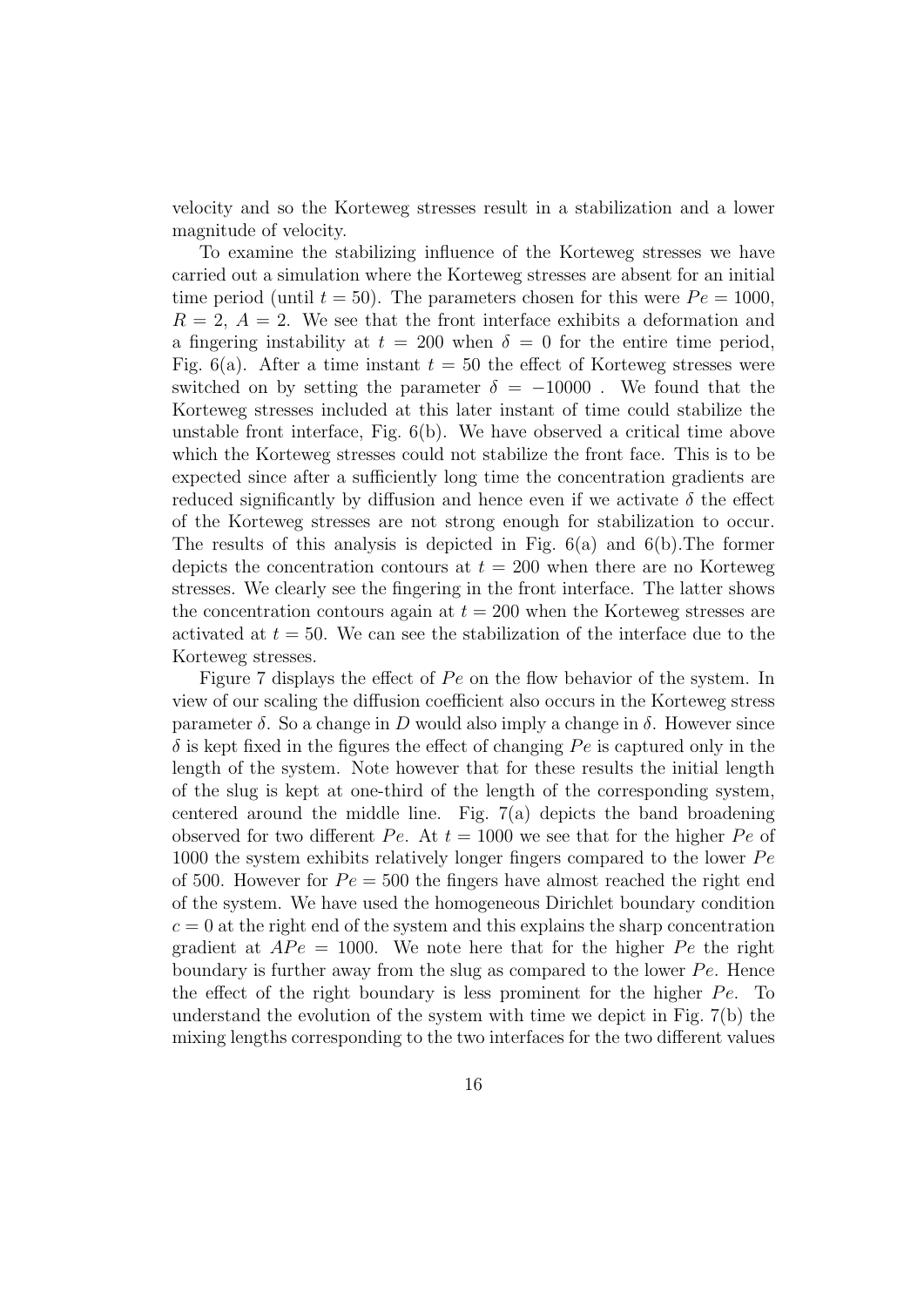

Figure 6: Concentration contours for forward fingering for  $Pe = 1000$ ,  $t = 200$ ,  $R = 2$ ,  $A=2$ (a)  $\delta = 0$ 

(b)  $\delta = 0$  till  $t = 50$  and then  $\delta = -10000$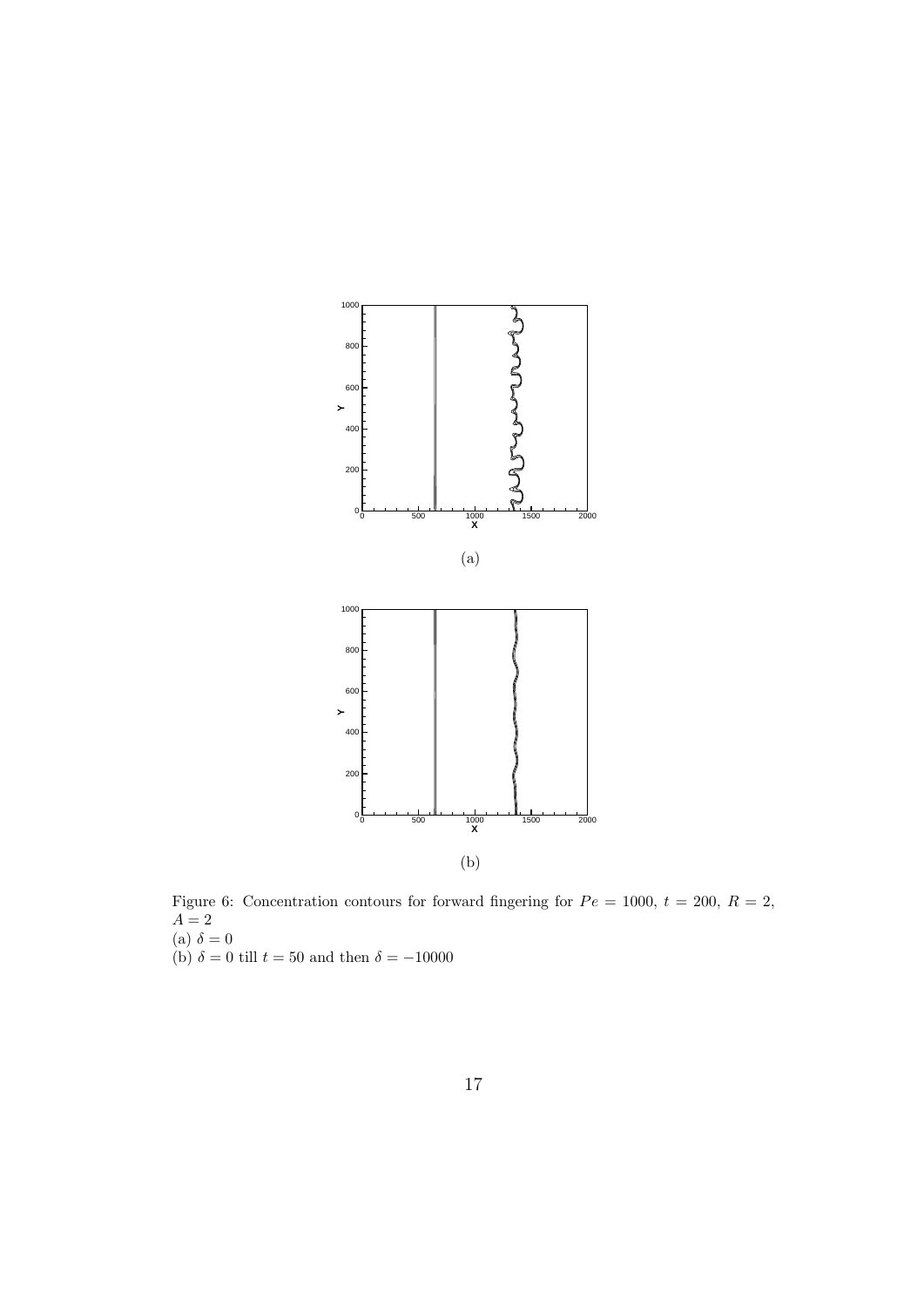

Figure 7: Effect of *Pe* for forward fingering  $R = 2$ ,  $\delta = -10000$ , rear interface being stable (a) Band broadening at  $t = 1000$ . The full line depicts the transverse average concentration profiles for  $Pe = 500$  and the dashed line shows the same for  $Pe = 1000$ (b) Mixing length for two interfaces. The full line depicts the unstable interface and the circle represents the stable interface for  $Pe = 500$ . The dashed line shows the unstable interface and the triangle displays the situation for the stable interface for  $Pe = 1000$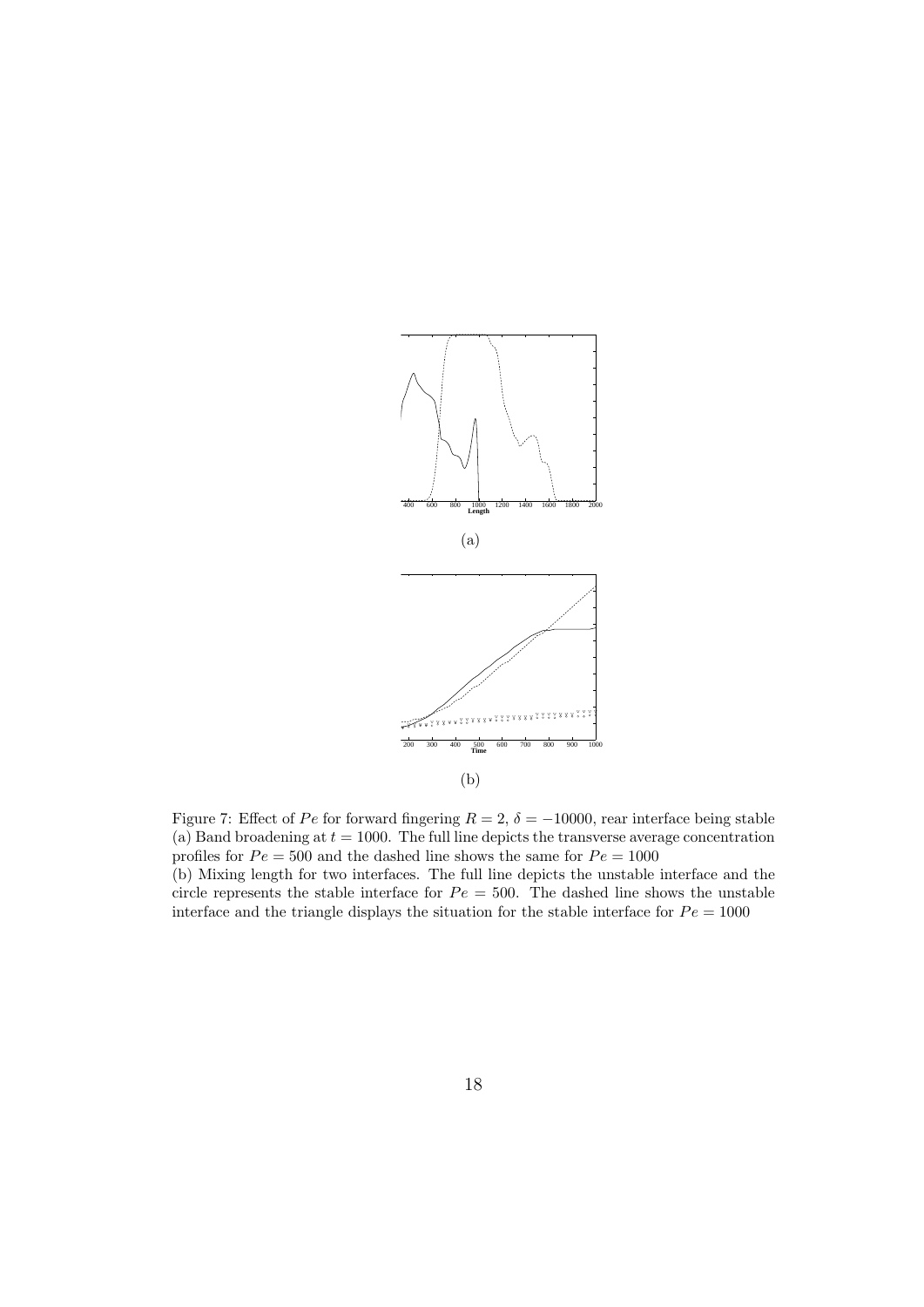of *P e*. This figure clearly indicates that mixing length is a valuable asset in evaluating qualitative behavior: in the early stages of the evolution say for *t <* 700 we see that the two unstable mixing lengths evolve quantitatively in a similar manner. We attribute the small differences in the mixing lengths in these periods to the variations in the random initial perturbation. We see that the mixing lengths for the lower *Pe* show a saturation since the fingers have reached the end of the system. For these larger values of time the two mixing length curves diverge from each other and the mixing length for the higher *Pe* case is more than that of the lower *Pe* case. This is consistent with the profiles of the transversely averaged concentrations shown in Fig. 7(a). For the stable interface also we see that the mixing length curves corresponding to the two *Pe* are quantitatively identical. The scaling for both the values of  $Pe$  is as  $t^{1/2}$ . So we can conclude from the mixing lengths that changing the length and height of the sample has no influence on the fingering behavior.

So far we have focused on the parameter  $R > 0$ . We would like to now compare the behavior of the system when  $R < 0$  with  $R > 0$ . In Fig. 8(a) we depict the behavior of the system when we have no Korteweg stresses. For *R >* 0 the front face is unstable and the rear face is stable. For *R <* 0 the reverse holds. The mixing length for both faces scales in the same manner when the interface is stable. This is true since the dependency on time is now decided solely by diffusion which is equal for both cases. There is a difference between the mixing lengths of the unstable interfaces. Specifically we find that the unstable backward mixing does not progress as fast as the forward fingering for larger time values when Korteweg stresses are absent. The mixing lengths for the forward fingering are hence higher than that of the backward fingering after the effect of the initial perturbations have decayed. Figure 8(b) shows the behavior when the effect of Korteweg stresses are included. We again see that the respective stable interfaces scale as  $t^{1/2}$ . The mixing lengths for the corresponding unstable interfaces has now decreased. For instance the forward mixing length when  $\delta = 0$  is around 490 compared to the case when  $\delta = -10000$  where the mixing length is 460. A similar decrease in the mixing length is observed for the backward face when the effect of  $\delta$  is included. This is attributed to the stabilizing influence of the Korteweg stresses. Here we would like to point out that similar differences in the backward and forward mixing lengths have been observed in the past (Mishra et al. (2008)).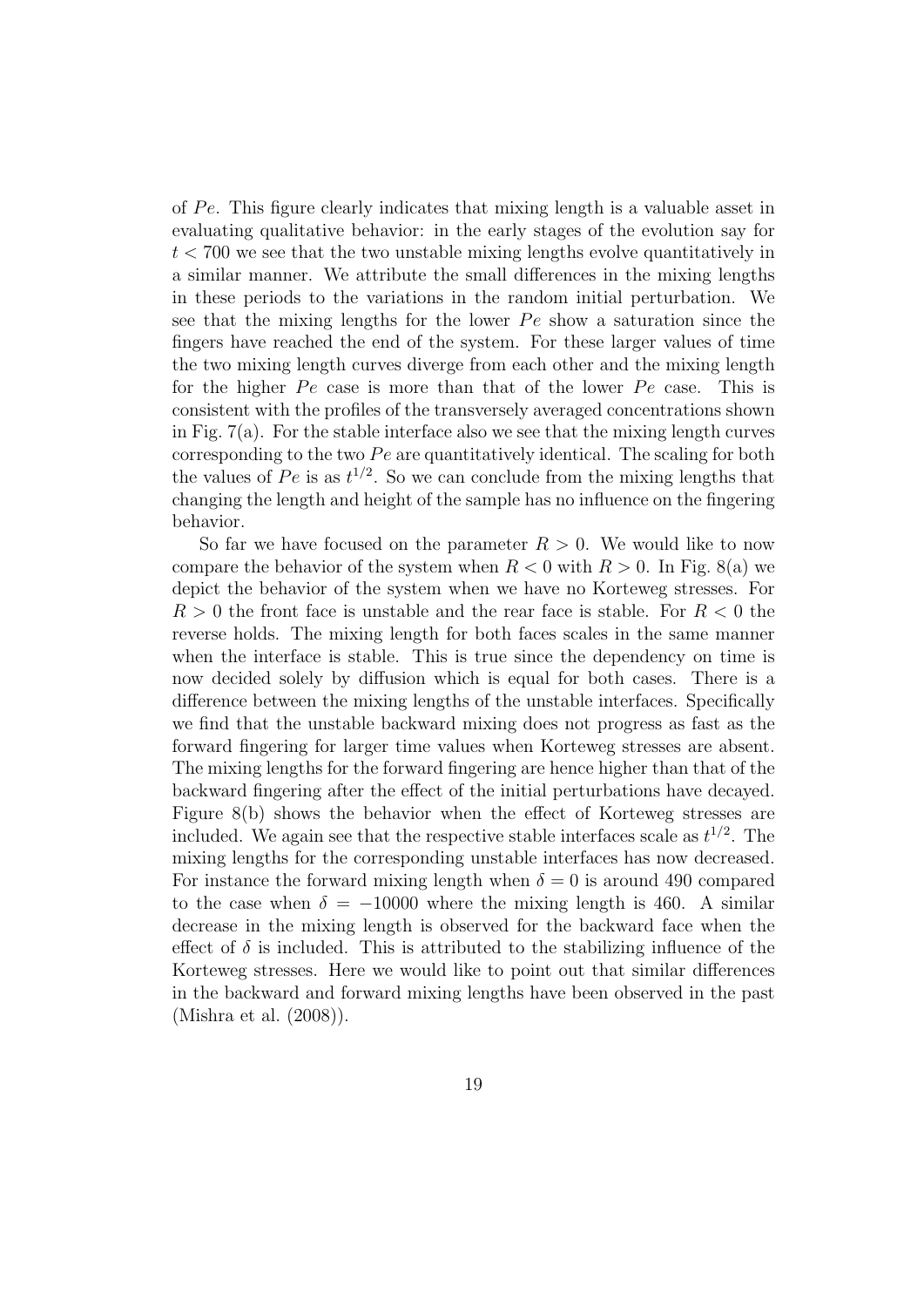

Figure 8: Comparison of the mixing lengths for forward  $(R = 2)$  and backward  $(R = -2)$ fingering profiles for  $Pe = 1000$ 

(a)  $\delta = 0$ . The full line and circles show the unstable and stable interfaces respectively for  $R = 2$ . The dashed line and triangles display the unstable and stable interfaces for *R* = *−*2

(b)  $\delta = -10000$ . The full line and circles shows the unstable and stable interfaces respectively for  $R = 2$ . The dashed line and triangles displays the unstable and stable interfaces for  $R = -2$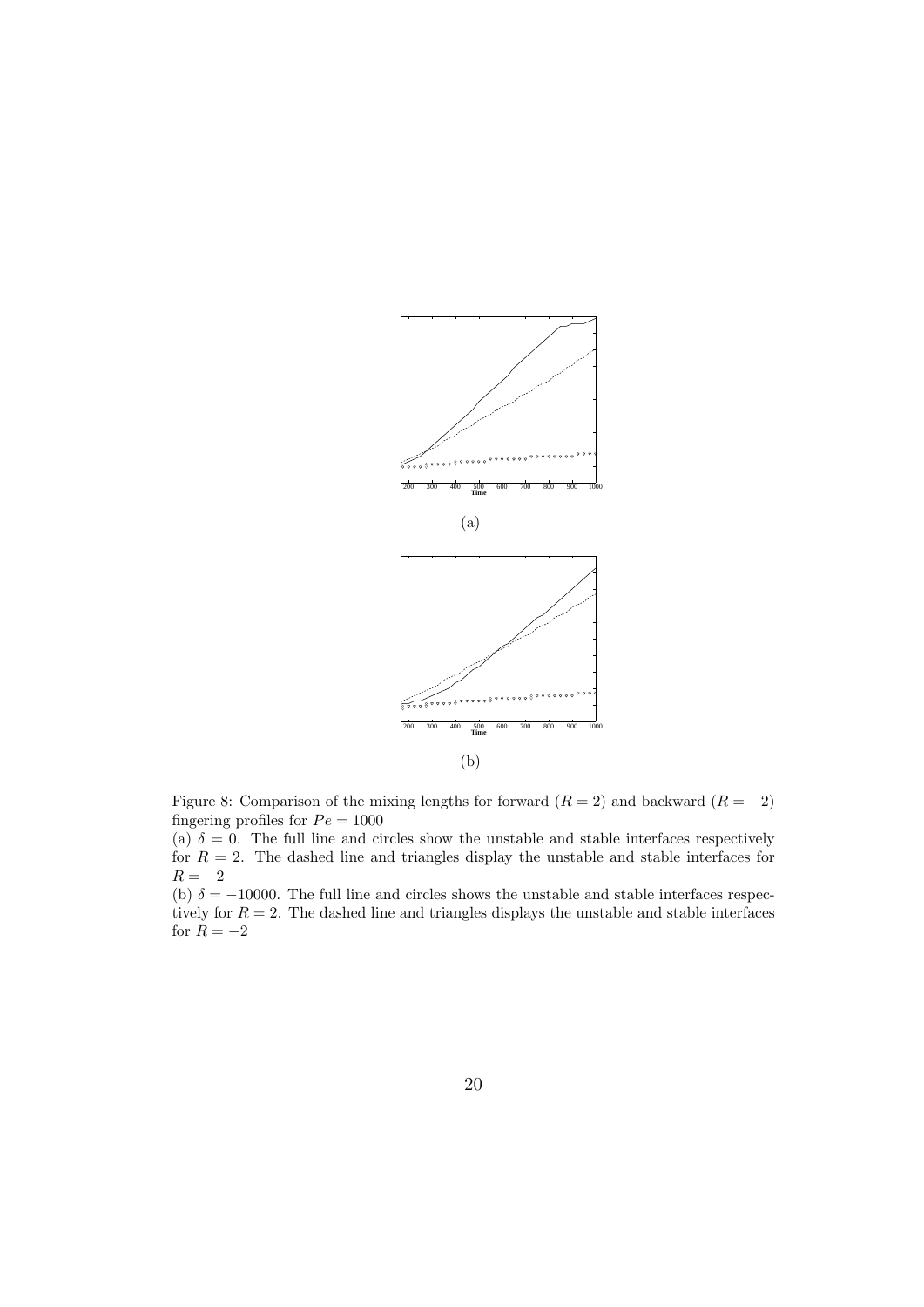## **4. Conclusion**

In this paper we have first shown that it is possible to have a unified approach to tackle both miscible as well as immiscible fingering when we include the Korteweg stresses for the former and the continuum theory of surface tension for the latter. This approach has also allowed us to identify the sign of the constants which arise in the Korteweg stresses from a dynamic or kinetic perspective.

We have further analyzed the influence of Korteweg stresses on the behavior of this system and found that they have a stabilizing influence. This is not surprising as surface tension has a stabilizing influence on immiscible fingering. Similarly diffusivity has a stabilizing influence on miscible fingering as it serves to reduce the concentration gradients and hence the viscosity gradients which are responsible for inducing the fingering. An important point to note here is that the mixing length curves as well as the band broadening curves are generated by following the time evolution of random perturbations given to the concentration at the slug interface and hence are stochastic in nature. This must be kept in mind when comparing the mixing length curves at initial stages of evolution when the effect of the initial perturbation is likely to be present.

One of the primary motivations of this work is to provide a platform for understanding Korteweg stresses in a comprehensive manner. This will help us understand how Korteweg stresses can be controlled. For instance it is a well known fact that surface tension can be controlled by adding surfactants. Similarly if we can determine methods by which Korteweg stresses can be affected we could think in terms of using this as a control option of our system. This would then enable us to have a dominant role for Korteweg stresses even when gravity effects are important.

## **References**

- Y. Nagatsu, A. Hayashi, M. Ban, Y. Kato, Y. Tada, Spiral pattern in a radial displacement involving a reaction-producing gel, Phys. Rev. E 78 (2008)  $026307(1-6)$ .
- C.-S. Yih, Stratified Flows, Academic Press, second edn., 1980.
- G. M. Homsy, Viscous Fingering in Porous media, Ann. Rev. Fluid. Mech 19 (1987) 271–311.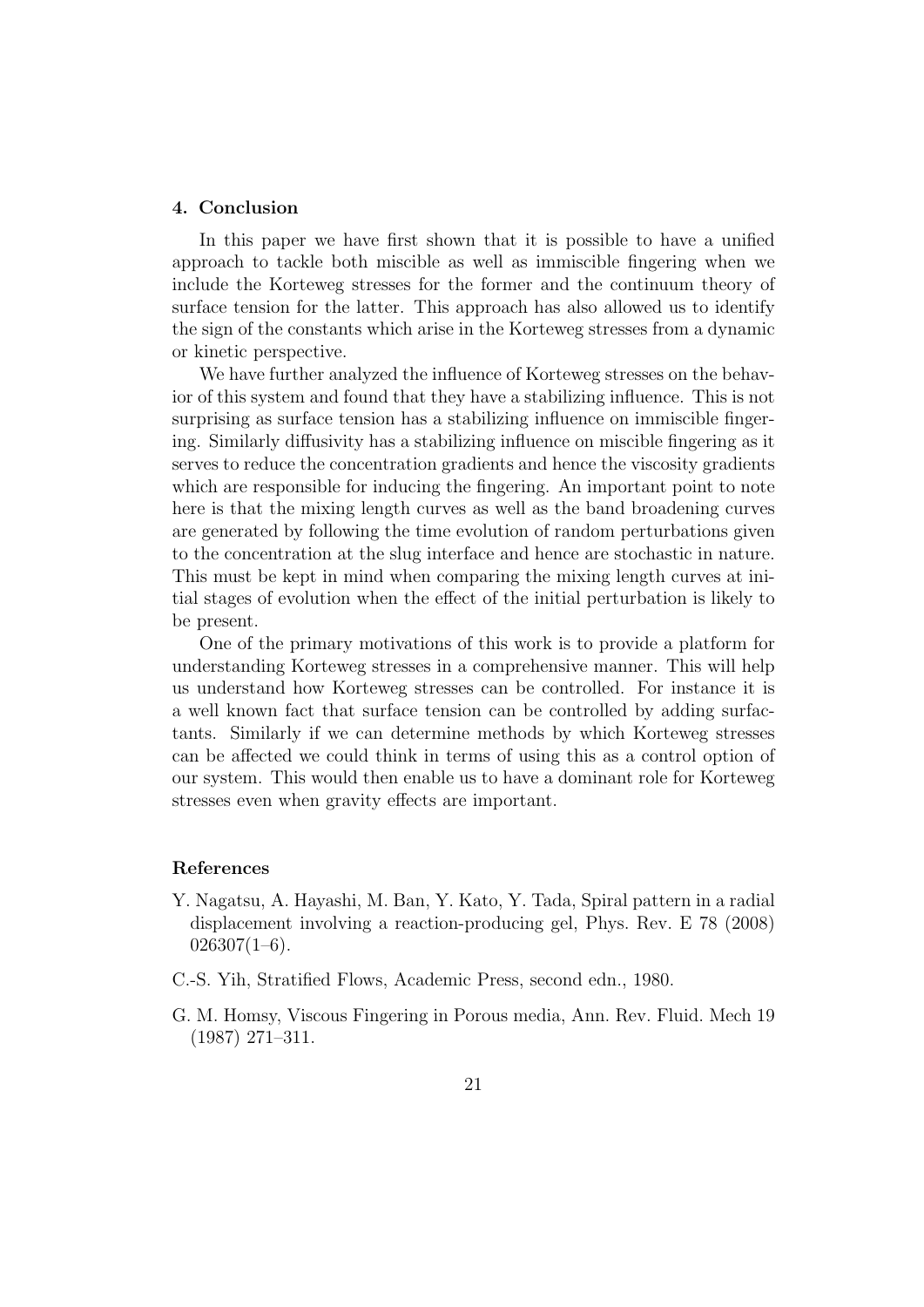- R. A. Shalliker, H. J. Catchpoole, G. R. Dennis, G. Guiochon, Visualising viscous fingering in chromatography columns: High viscosity solute plug, J. Chromatography A 1142 (2007a) 48–57.
- R. A. Shalliker, V. Wong, G. Guiochon, Reproducibility of the finger pattern in viscous fingering, J. Chromatography A 1161 (2007b) 121–131.
- C. T. Tan, G. M. Homsy, Simulation of non-linear viscous fingering in miscible displacement, Phys. Fluids 31 (1988) 1330.
- W. B. Zimmerman, G. M. Homsy, Nonlinear viscous fingering in miscible displacement with anisotropic dispersion, Phys. Fluids A 3 (1991) 1859.
- C.-Y. Chen, L. Wang, E. Meiburg, Miscible droplets in a porous medium and the effects of Korteweg stresses, Phy. Fluids 13 (2001) 2447–2456.
- D. Joseph, A. Huang, H. Hu, Non-solenoidal velocity effects and Korteweg stresses in simple mixture of incompressible liquids, Physica D 97 (1996) 104.
- N. Bessonov, V. A. Volpert, J. A. Pojman, B. D. Zoltowski, Numerical Simulations of Convection Induced by Korteweg Stresses in Miscible Polymer-Monomer Systems, Microgravity Sci. Tech 17 (2005) 2–6.
- J. U. Brackbill, D. B. Kothe, C. Zemach, A continuum method for modeling surface tension, J. Chromatography A 100 (1992) 335–354.
- X. Guan, R. Pitchumani, Viscous Fingering in a Hele-Shaw Cell With Finite Viscosity Ratio and Interfacial Tension, J. Fluids Eng 125 (2003) 354–364.
- B. T. Nadiga, S. Zaleski, Investigations of a Two-phase Fluid Model, Eur. J. Mech. B/Fluids 15 (1996) 885.
- Q. Zou, X. He, Derivation of the macroscopic continuum equations for multi phase flow, Phys. Rev E 59 (1999) 1253–1255.
- C. T. Tan, G. M. Homsy, Stability of miscible displacements in porous media: Rectilinear flow, Phys. Fluids 29 (1986) 3549–3556.
- G. Rousseaux, A. De Wit, M. Martin, Viscous fingering in packed chromatographic columns: linear stability analysis, J. Chromatography A 1149 (2007) 254–273.